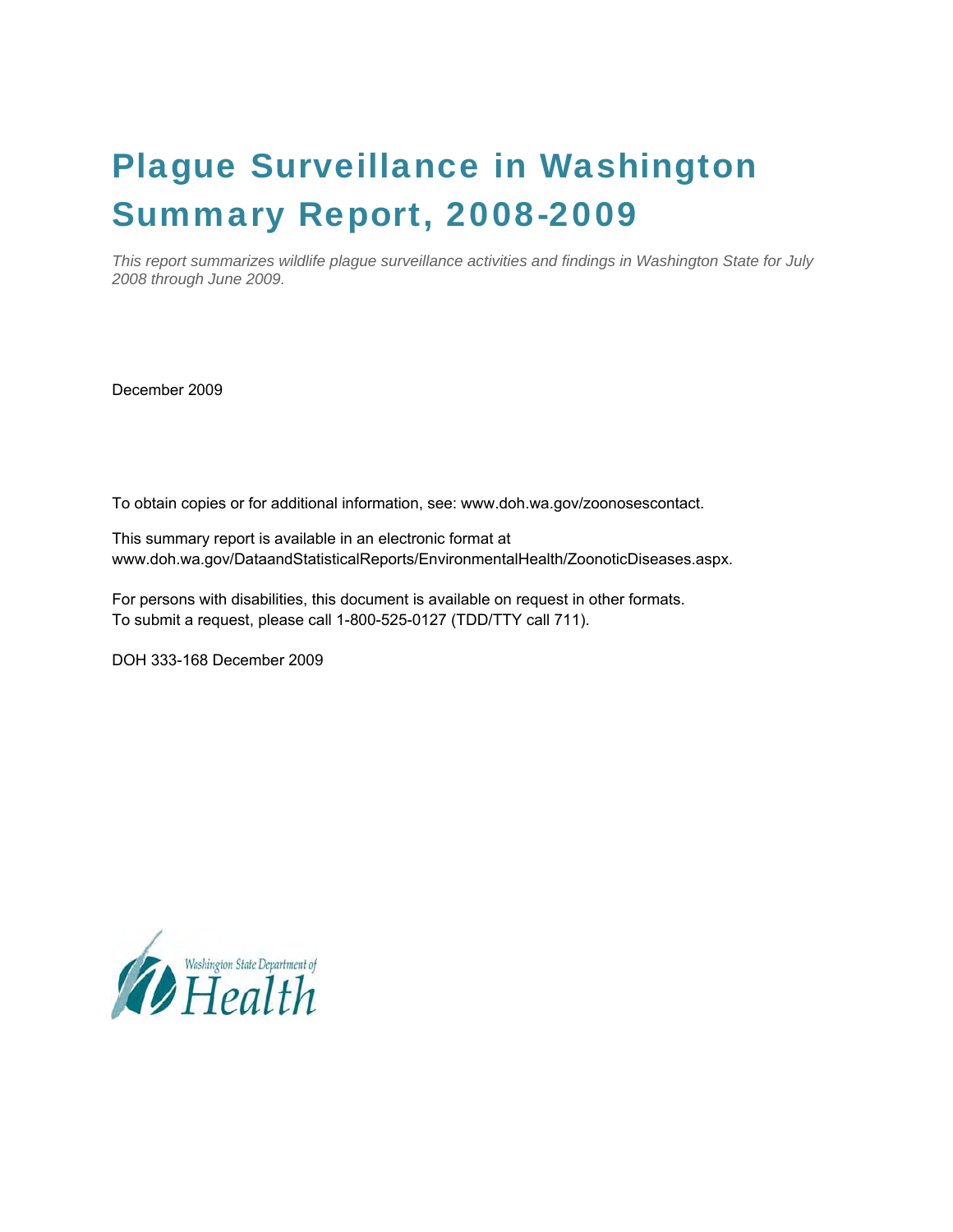## Plague Surveillance in Washington - Summary Report, 2008-2009

During July 2008 through June 2009, the Washington State Department of Health collaborated with Yakama Nation, Confederated Tribes of Colville Reservation, and Washington State Department of Fish and Wildlife to conduct a serologic survey for plague among wildlife in Washington State. Blood specimens were collected from 359 coyotes (*canis latrans*) in Yakima County and a striped skunk (*mephitis mephitis*) in Spokane County. Specimens were submitted to the U.S. Centers of Disease Control and Prevention, Division of Vector-borne Disease for plague serology analysis. All serology test results were negative for the presence of antibodies against the bacteria, *Yersinia pestis* that causes plague. No plague activity was detected in the state during this surveillance year.

Details of wildlife plague surveillance activities and findings for 2008-2009 are presented in Table 1. This includes information on the specimen such as collection date, approximate vicinity of animal, species, and serology test results.

Wildlife plague surveillance has been conducted in Washington for 23 years. State coverage of plague surveillance depends largely upon surveillance partners and their collections; therefore coverage has fluctuated over the years. Historically, the majority of specimens have been collected from animals in eastern Washington.

Figure 1 shows the distribution of animals tested and those that tested positive for plague by county from 1975 through 2009. With the exception of San Juan County, specimens have been collected from animals in each county of the state. Plague activity has been detected in 22 of the 38 counties. While the majority of plague activity has occurred in





eastern counties (17), positive plague specimens have also been detected in western counties (5) including Jefferson, Pacific, Lewis, Thurston, and Whatcom. The most recent plague activity had been detected in Grant County in 2002.

Table 2 provides a year-by-year comparison of the number of specimens tested and positive for surveillance years 1975 through 2009. Overall, 226 (3.2 percent) of 7,141 specimens have tested positive for antibodies against *Yersinia pestis.* 

The prevalence of plague among wildlife is relatively low in both eastern and western Washington. Longterm wildlife plague surveillance indicates that approximately three percent of wild carnivores fed upon plague-infected rodents, and that naturally occurring plague is endemic throughout Washington.

For a historical overview of plague and summary of wildlife plague surveillance for July 1975 through June 2008, see the *Plague Surveillance in Washington State Summary Report, 1975-2008* at http://www.doh.wa.gov/ehp/ts/zoo/plague1975-2008.pdf.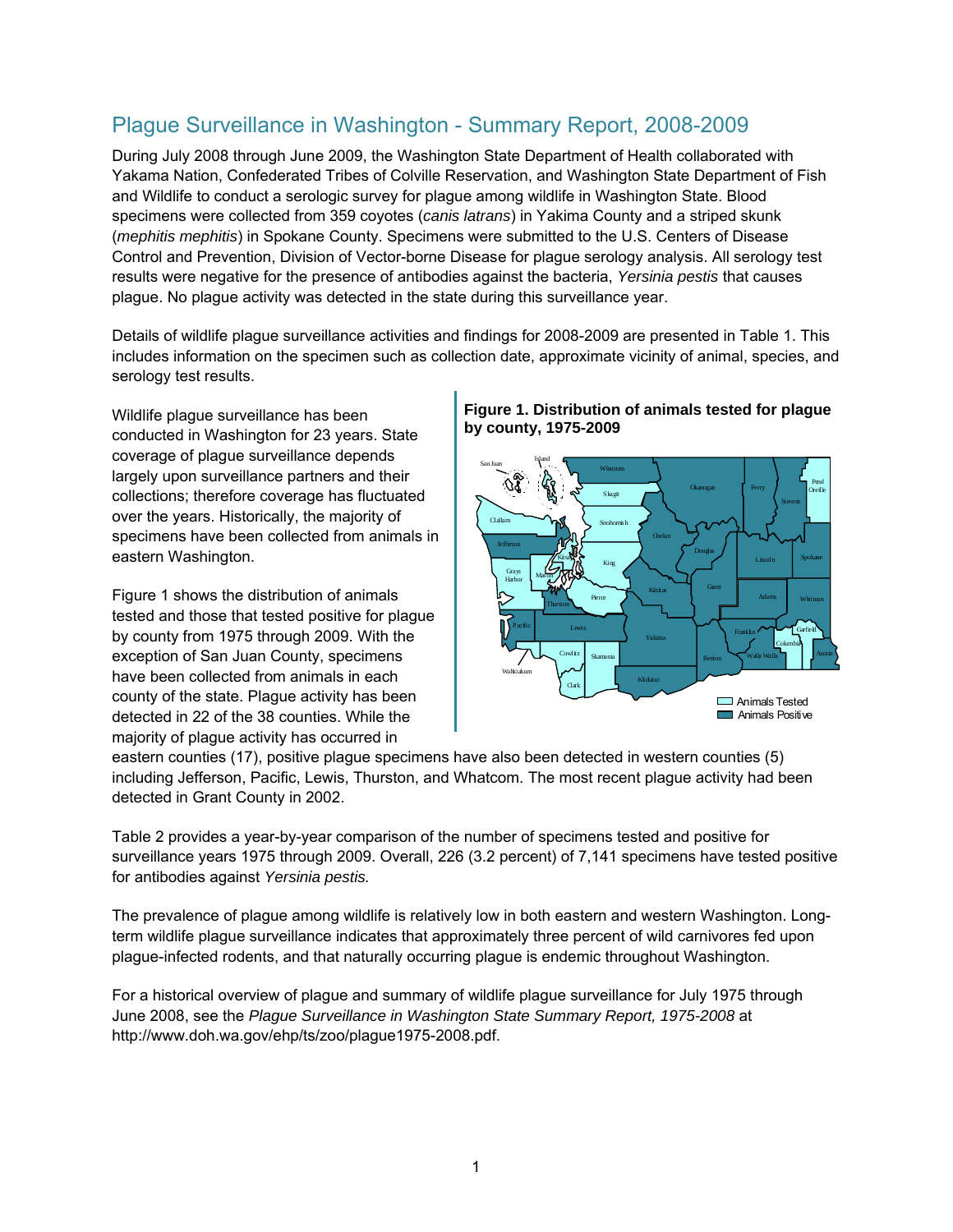| <b>State ID</b>              | <b>Batch Date</b>        | <b>Collection Date</b>   | Location                                                                     | <b>County</b> | <b>Species</b>                    | <b>Sex</b>    | Age       | <b>Accession</b>         | <b>Results</b> |
|------------------------------|--------------------------|--------------------------|------------------------------------------------------------------------------|---------------|-----------------------------------|---------------|-----------|--------------------------|----------------|
| <b>WA001</b>                 | 10/02/2008               | 07/31/2008               | 2511 North Washington Spokane                                                | spokane       | mephitis mephitis - striped skunk | male          | adult     | WA 08-7020               | <b>NEG</b>     |
| <b>WA002</b>                 | 10/02/2008               | 07/11/2008               | 5 miles from Union Gap                                                       | vakima        | canis latrans - coyote            | female        | juvenille | WA 08-7021               | <b>NEG</b>     |
| <b>WA003</b>                 | 10/02/2008               | 07/13/2008               | 6 miles from Wiley City                                                      | yakima        | canis latrans - coyote            | female        | juvenille | WA 08-7022               | <b>NEG</b>     |
| <b>WA004</b>                 | 10/02/2008               | 07/01/2008               | 5 miles from Wiley City                                                      | vakima        | canis latrans - covote            | male          | iuvenille | WA 08-7023               | <b>NEG</b>     |
| <b>WA005</b>                 | 10/02/2008               | 06/17/2008               | Stephens Road and West Wapato                                                | vakima        | canis latrans - coyote            | blank/missing | adult     | WA 08-7024               | <b>NEG</b>     |
| <b>WA006</b>                 | 10/02/2008               | 07/02/2008               | Stephens Road and West Wapato                                                | yakima        | canis latrans - coyote            | female        | juvenille | WA 08-7025               | <b>NEG</b>     |
| <b>WA007</b>                 | 10/02/2008               | 08/30/2008               | North of Brownstown Road and Ahtanum                                         | yakima        | canis latrans - coyote            | female        | juvenille | WA 08-7026               | <b>NEG</b>     |
| <b>WA008</b>                 | 10/02/2008               | 08/16/2008               | West Wapato and Stevens Road                                                 | yakima        | canis latrans - coyote            | female        | juvenille | WA 08-7027               | <b>NEG</b>     |
| <b>WA009</b>                 | 10/02/2008               | 08/28/2008               | West Wapato and Stevens Road                                                 | yakima        | canis latrans - coyote            | male          | adult     | WA 08-7028               | <b>NEG</b>     |
| <b>WA010</b>                 | 01/05/2009               | 11/15/2008               | 8 miles from Harrah                                                          | yakima        | canis latrans - coyote            | male          | adult     | WA 08-0477               | <b>NEG</b>     |
| <b>WA011</b>                 | 01/05/2009               | 11/15/2008               | 8 miles of Harrah                                                            | yakima        | canis latrans - coyote            | male          | juvenille | WA 08-0478               | <b>NEG</b>     |
| <b>WA012</b>                 | 01/05/2009               | 11/23/2008               | 10 miles of Harrah                                                           | yakima        | canis latrans - coyote            | female        | juvenille | WA 08-0479               | <b>NEG</b>     |
| <b>WA013</b>                 | 01/05/2009               | 11/28/2008               | 8 miles from Harrah                                                          | yakima        | canis latrans - coyote            | male          | juvenille | WA 08-0480               | <b>NEG</b>     |
|                              |                          |                          |                                                                              |               |                                   |               | adult     |                          | <b>NEG</b>     |
| <b>WA014</b><br><b>WA015</b> | 01/05/2009<br>01/05/2009 | 11/09/2008<br>10/18/2008 | Ahtamum Ridge near end of Kays Road<br>1 mile southeast of South Ahtanum and | yakima        | canis latrans - coyote            | female        |           | WA 08-0481<br>WA 08-0482 | <b>NEG</b>     |
|                              |                          |                          |                                                                              | yakima        | canis latrans - coyote            | male          | adult     |                          | <b>NEG</b>     |
| <b>WA016</b>                 | 01/05/2009               | 10/18/2008               | 0.5 mile South Ahtanum                                                       | yakima        | canis latrans - coyote            | female        | juvenille | WA 08-0483               | <b>NEG</b>     |
| <b>WA017</b>                 | 01/05/2009               | 10/19/2008               | 2 miles west of South Ahtanum                                                | yakima        | canis latrans - coyote            | female        | adult     | WA 08-0484               |                |
| <b>WA018</b>                 | 01/05/2009               | 10/19/2008               | 1 mile west of South Ahtanum                                                 | yakima        | canis latrans - coyote            | male          | adult     | WA 08-0485               | <b>NEG</b>     |
| <b>WA019</b>                 | 01/05/2009               | 10/19/2008               | 1 mile west of South Ahtanum                                                 | yakima        | canis latrans - coyote            | male          | adult     | WA 08-0486               | <b>NEG</b>     |
| <b>WA020</b>                 | 01/05/2009               | 10/23/2008               | 0.5 west of hwy 97                                                           | yakima        | canis latrans - coyote            | male          | adult     | WA 08-0487               | <b>NEG</b>     |
| <b>WA021</b>                 | 01/05/2009               | 10/23/2008               | 3 miles west of hwy 97                                                       | yakima        | canis latrans - coyote            | female        | juvenille | WA 08-0488               | <b>NEG</b>     |
| <b>WA022</b>                 | 01/05/2009               | 10/25/2008               | 3 miles west of hwy 97                                                       | yakima        | canis latrans - coyote            | male          | adult     | WA 08-0489               | <b>NEG</b>     |
| <b>WA023</b>                 | 01/05/2009               | 10/25/2008               | 3 miles west of hwy 97                                                       | yakima        | canis latrans - coyote            | male          | adult     | WA 08-0490               | <b>NEG</b>     |
| <b>WA024</b>                 | 01/05/2009               | 10/26/2008               | 1 mile west of hwy 97                                                        | yakima        | canis latrans - coyote            | male          | adult     | WA 08-0491               | <b>NEG</b>     |
| <b>WA025</b>                 | 01/05/2009               | 10/11/2008               | #12 Medicine Valley                                                          | yakima        | canis latrans - coyote            | male          | juvenille | WA 08-0492               | <b>NEG</b>     |
| <b>WA026</b>                 | 01/05/2009               | 10/15/2008               | #12 Medicine Valley                                                          | yakima        | canis latrans - coyote            | female        | juvenille | WA 08-0493               | <b>NEG</b>     |
| <b>WA027</b>                 | 01/05/2009               | 10/18/2008               | #12 Medicine Valley                                                          | yakima        | canis latrans - coyote            | male          | adult     | WA 08-0494               | <b>NEG</b>     |
| <b>WA028</b>                 | 01/05/2009               | 10/19/2008               | #12 Medicine Valley                                                          | yakima        | canis latrans - coyote            | female        | adult     | WA 08-0495               | <b>NEG</b>     |
| <b>WA029</b>                 | 01/05/2009               | 10/19/2008               | #12 Medicine Valley                                                          | yakima        | canis latrans - coyote            | female        | adult     | WA 08-0496               | <b>NEG</b>     |
| <b>WA030</b>                 | 01/05/2009               | 10/19/2008               | #12 Medicine Valley                                                          | yakima        | canis latrans - coyote            | male          | juvenille | WA 08-0497               | <b>NEG</b>     |
| <b>WA031</b>                 | 01/05/2009               | 10/28/2008               | #12 Medicine Valley                                                          | yakima        | canis latrans - coyote            | male          | adult     | WA 08-0498               | <b>NEG</b>     |
| <b>WA032</b>                 | 01/05/2009               | 11/16/2008               | #13 Mule Dry                                                                 | yakima        | canis latrans - coyote            | female        | juvenille | WA 08-0499               | <b>NEG</b>     |
| <b>WA033</b>                 | 01/05/2009               | 11/22/2008               | #16 Toppenish Ridge                                                          | vakima        | canis latrans - coyote            | male          | adult     | WA 08-0500               | <b>NEG</b>     |
| <b>WA034</b>                 | 01/05/2009               | 11/22/2008               | #16 Toppenish Ridge                                                          | yakima        | canis latrans - coyote            | male          | adult     | WA 08-0501               | <b>NEG</b>     |
| <b>WA035</b>                 | 01/05/2009               | 11/29/2008               | #16 Toppenish Ridge                                                          | yakima        | canis latrans - coyote            | male          | adult     | WA 08-0502               | <b>NEG</b>     |
| <b>WA036</b>                 | 01/05/2009               | 12/06/2008               | #12 Medicine Valley                                                          | yakima        | canis latrans - coyote            | male          | adult     | WA 08-0503               | <b>NEG</b>     |
| <b>WA037</b>                 | 01/05/2009               | 12/06/2008               | #12 Medicine Valley                                                          | yakima        | canis latrans - coyote            | female        | adult     | WA 08-0504               | <b>NEG</b>     |
| <b>WA038</b>                 | 01/05/2009               | 12/06/2008               | #12 Medicine Valley                                                          | yakima        | canis latrans - coyote            | male          | adult     | WA 08-0505               | <b>NEG</b>     |
| <b>WA039</b>                 | 01/05/2009               | 11/02/2008               | #14 Satus                                                                    | yakima        | canis latrans - coyote            | male          | adult     | WA 08-0506               | <b>NEG</b>     |
| <b>WA040</b>                 | 01/05/2009               | 11/15/2008               | #16 Toppenish Ridge                                                          | yakima        | canis latrans - coyote            | female        | juvenille | WA 08-0507               | <b>NEG</b>     |
| <b>WA041</b>                 | 01/05/2009               | 11/16/2008               | #16 Toppenish Ridge                                                          | yakima        | canis latrans - coyote            | female        | juvenille | WA 08-0508               | <b>NEG</b>     |
| <b>WA042</b>                 | 01/05/2009               | 11/22/2008               | #16 Toppenish Ridge                                                          | yakima        | canis latrans - coyote            | male          | juvenille | WA 08-0509               | <b>NEG</b>     |
| <b>WA043</b>                 | 01/05/2009               | 11/23/2008               | #16 Toppenish Ridge                                                          | yakima        | canis latrans - coyote            | male          | adult     | WA 08-0510               | <b>NEG</b>     |
| <b>WA044</b>                 | 01/05/2009               | 11/23/2008               | #16 Toppenish Ridge                                                          | yakima        | canis latrans - coyote            | male          | adult     | WA 08-0511               | <b>NEG</b>     |
| <b>WA045</b>                 | 01/05/2009               | 11/01/2008               | Mule Dry Creek, Toppenish                                                    | yakima        | canis latrans - coyote            | male          | adult     | WA 08-0512               | <b>NEG</b>     |
| <b>WA046</b>                 | 01/05/2009               | 11/18/2008               | Toppenish                                                                    | yakima        | canis latrans - coyote            | male          | adult     | WA 08-0513               | <b>NEG</b>     |
| <b>WA047</b>                 | 01/05/2009               | 11/30/2008               | Toppenish                                                                    | yakima        | canis latrans - coyote            | female        | adult     | WA 08-0514               | <b>NEG</b>     |
| <b>WA048</b>                 | 01/05/2009               | 11/30/2008               | Toppenish                                                                    | yakima        | canis latrans - coyote            | male          | adult     | WA 08-0515               | <b>NEG</b>     |
| <b>WA049</b>                 | 01/05/2009               | 12/06/2008               | Toppenish                                                                    | yakima        | canis latrans - coyote            | female        | adult     | WA 08-0516               | <b>NEG</b>     |
| <b>WA050</b>                 | 01/05/2009               | 12/06/2008               | Toppenish                                                                    | yakima        | canis latrans - coyote            | male          | adult     | WA 08-0517               | <b>NEG</b>     |
| <b>WA051</b>                 | 01/05/2009               | 11/08/2008               | 2 miles southwest of White Swan                                              | yakima        | canis latrans - coyote            | female        | juvenille | WA 08-0518               | <b>NEG</b>     |
| <b>WA052</b>                 | 01/05/2009               | 11/08/2008               | 2 miles southwest of White Swan                                              | vakima        | canis latrans - coyote            | male          | juvenille | WA 08-0519               | <b>NEG</b>     |
| <b>WA053</b>                 | 01/05/2009               | 11/08/2008               | 2 miles southwest of White Swan                                              | yakima        | canis latrans - coyote            | male          | juvenille | WA 08-0520               | <b>NEG</b>     |
| <b>WA054</b>                 | 01/05/2009               | 11/08/2008               | 2 miles southwest of White Swan                                              | vakima        | canis latrans - coyote            | female        | adult     | WA 08-0521               | <b>NEG</b>     |
| <b>WA055</b>                 | 01/05/2009               | 11/15/2008               | 1 mile southwest of White Swan                                               | yakima        | canis latrans - coyote            | male          | adult     | WA 08-0522               | <b>NEG</b>     |
| <b>WA056</b>                 | 01/05/2009               | 11/15/2008               | 1 mile southwest of White Swan                                               | yakima        | canis latrans - coyote            | male          | adult     | WA 08-0523               | <b>NEG</b>     |
| <b>WA057</b>                 | 01/05/2009               | 11/22/2008               | 3 miles west of White Swan                                                   | yakima        | canis latrans - coyote            | female        | adult     | WA 08-0524               | <b>NEG</b>     |
| <b>WA058</b>                 | 01/05/2009               | 12/06/2008               | 3 miles west of White Swan                                                   | yakima        | canis latrans - coyote            | male          | juvenille | WA 08-0525               | <b>NEG</b>     |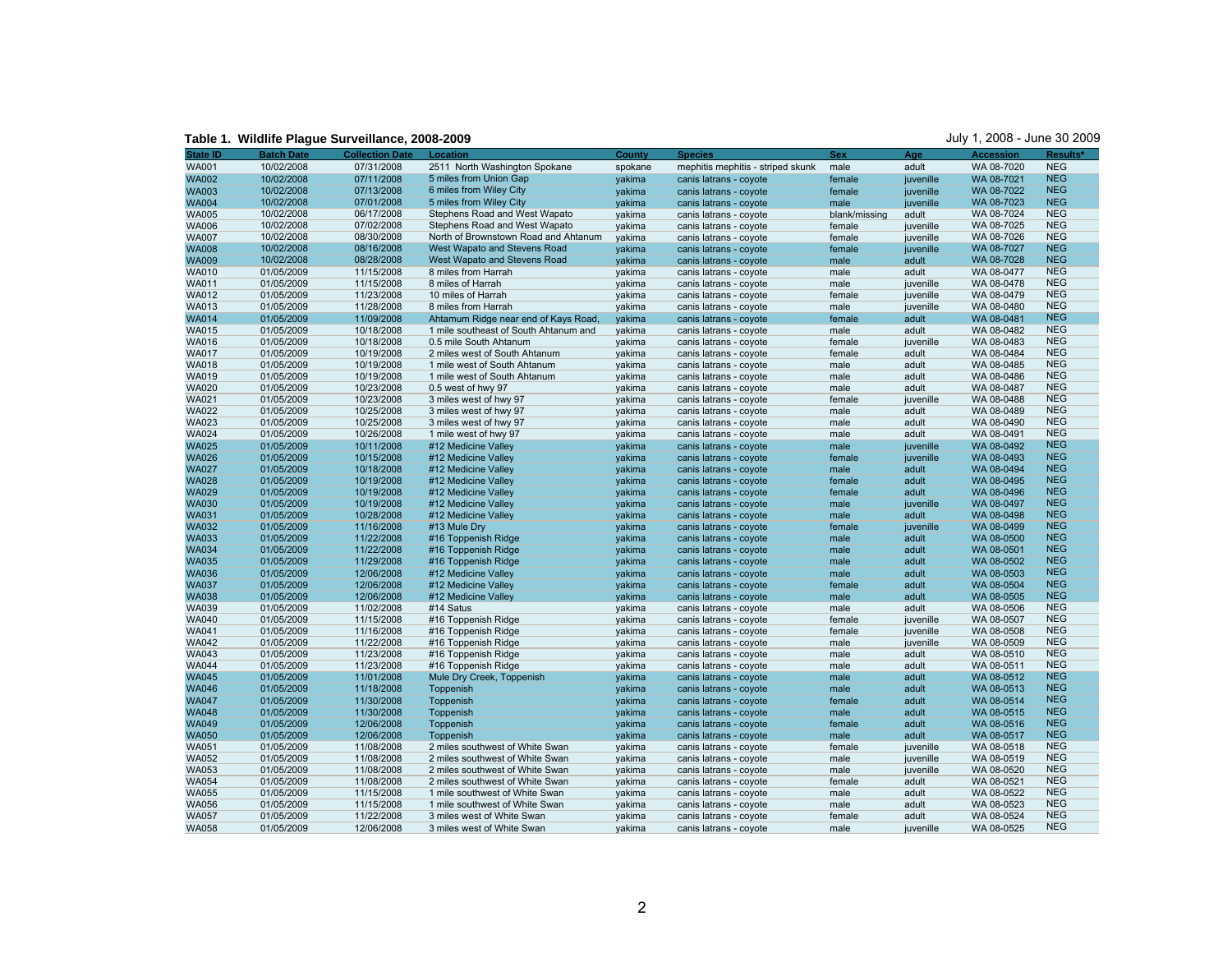| <b>State ID</b> | <b>Batch Date</b> | <b>Collection Date</b> | Location                                 | <b>County</b> | <b>Species</b>         | <b>Sex</b> | Age           | <b>Accession</b> | Results*   |
|-----------------|-------------------|------------------------|------------------------------------------|---------------|------------------------|------------|---------------|------------------|------------|
| <b>WA059</b>    | 01/05/2009        | 12/06/2008             | 3 miles west of White Swan               | yakima        | canis latrans - coyote | female     | adult         | WA 08-0526       | <b>NEG</b> |
| <b>WA060</b>    | 01/05/2009        | 12/06/2008             | 3 miles west of White Swan               | yakima        | canis latrans - coyote | female     | juvenille     | WA 08-0527       | <b>NEG</b> |
| <b>WA061</b>    | 01/05/2009        | 11/27/2008             | 5 miles from Wapato                      | yakima        | canis latrans - coyote | male       | juvenille     | WA 08-0528       | <b>NEG</b> |
| <b>WA062</b>    | 01/05/2009        | 11/27/2008             | 5 miles from Wapato                      | yakima        | canis latrans - coyote | male       | adult         | WA 08-0529       | <b>NEG</b> |
| <b>WA063</b>    | 01/05/2009        | 11/30/2008             | 5 miles from Wapato                      | yakima        | canis latrans - coyote | female     | juvenille     | WA 08-0530       | <b>NEG</b> |
| <b>WA064</b>    | 01/05/2009        | 10/24/2008             | 6 miles north of Harrah                  | vakima        | canis latrans - coyote | male       | adult         | WA 08-0531       | <b>NEG</b> |
| <b>WA065</b>    | 01/05/2009        | 11/09/2008             | 4 miles east and 4 miles south of White  | vakima        | canis latrans - coyote | male       | adult         | WA 08-0532       | <b>NEG</b> |
| <b>WA066</b>    | 01/05/2009        | 11/09/2008             | 4 miles east and 4 miles south of White  | vakima        | canis latrans - coyote | female     | adult         | WA 08-0533       | <b>NEG</b> |
| <b>WA067</b>    | 01/05/2009        | 11/19/2008             | 6 miles north of Harrah                  | yakima        | canis latrans - coyote | female     | adult         | WA 08-0534       | <b>NEG</b> |
| <b>WA068</b>    | 01/05/2009        | 11/22/2008             | 6 miles north of Harrah                  | yakima        | canis latrans - coyote | male       | adult         | WA 08-0535       | <b>NEG</b> |
| <b>WA069</b>    | 01/05/2009        | 11/26/2008             | 6 miles north and 3 miles east of Harrah | yakima        | canis latrans - coyote | male       | adult         | WA 08-0536       | <b>NEG</b> |
| <b>WA070</b>    | 01/05/2009        | 11/18/2008             | 6 miles south Toppenish, 8 miles west    | yakima        | canis latrans - coyote | male       | adult         | WA 08-0537       | <b>NEG</b> |
| <b>WA071</b>    | 01/05/2009        | 11/25/2008             | 5 miles north Brownstown, 5 miles west   | vakima        | canis latrans - coyote | male       | adult         | WA 08-0538       | <b>NEG</b> |
| <b>WA072</b>    | 01/05/2009        | 11/08/2008             | 3 miles southwest of White Swan          | yakima        | canis latrans - coyote | male       | adult         | WA 08-0539       | <b>NEG</b> |
| <b>WA073</b>    | 01/05/2009        | 11/15/2008             | 3 miles southwest of White Swan          | yakima        | canis latrans - coyote | female     | adult         | WA 08-0540       | <b>NEG</b> |
| <b>WA074</b>    | 01/05/2009        | 11/22/2008             | 3 miles southwest of White Swan          | yakima        | canis latrans - coyote | female     | juvenille     | WA 08-0541       | <b>NEG</b> |
| <b>WA075</b>    | 01/05/2009        | 11/28/2008             | 3 miles west of White Swan               | yakima        | canis latrans - coyote | female     | adult         | WA 08-0542       | <b>NEG</b> |
| <b>WA076</b>    | 01/05/2009        | 11/28/2008             | 3 miles southwest of White Swan          | yakima        | canis latrans - coyote | female     | adult         | WA 08-0543       | <b>NEG</b> |
| <b>WA077</b>    | 01/05/2009        | 11/30/2008             | 3 miles southwest of White Swan          | yakima        | canis latrans - coyote | female     | juvenille     | WA 08-0544       | <b>NEG</b> |
| <b>WA078</b>    | 01/05/2009        | 11/30/2008             | 3 miles southwest of White Swan          | yakima        | canis latrans - coyote | male       | juvenille     | WA 08-0545       | <b>NEG</b> |
| <b>WA079</b>    | 01/05/2009        | 11/30/2008             | 3 miles southwest of White Swan          | yakima        | canis latrans - coyote | male       | adult         | WA 08-0546       | <b>NEG</b> |
| <b>WA080</b>    | 01/05/2009        | 10/30/2008             | 4 miles northwest of White Swan          | vakima        | canis latrans - coyote | male       | adult         | WA 08-0547       | <b>NEG</b> |
| <b>WA081</b>    | 01/05/2009        | 11/04/2008             | 4 miles north of White Swan              | yakima        | canis latrans - coyote | male       | adult         | WA 08-0548       | <b>NEG</b> |
| <b>WA082</b>    | 01/05/2009        | 11/05/2008             | 3 miles northwest of White Swan          | yakima        | canis latrans - coyote | female     | juvenille     | WA 08-0549       | <b>NEG</b> |
| <b>WA083</b>    | 01/05/2009        | 10/28/2008             | Barks Road & Ahtanum Ridge               | yakima        | canis latrans - coyote | female     | adult         | WA 08-0550       | <b>NEG</b> |
| <b>WA084</b>    | 01/05/2009        | 10/28/2008             | Ahtanum Ridge                            | yakima        | canis latrans - coyote | male       | adult         | WA 08-0551       | <b>NEG</b> |
| <b>WA085</b>    | 01/05/2009        | 11/23/2008             | 5 miles of Mabton                        | yakima        | canis latrans - coyote | female     | juvenille     | WA 08-0552       | <b>NEG</b> |
| <b>WA086</b>    | 01/05/2009        | 11/23/2008             | 5 miles of Mabton                        | yakima        | canis latrans - coyote | male       | blank/missing | WA 08-0553       | <b>NEG</b> |
| <b>WA087</b>    | 01/05/2009        | 10/05/2008             | 5 miles southwest of Harrah              | yakima        | canis latrans - coyote | female     | adult         | WA 08-0554       | <b>NEG</b> |
| <b>WA088</b>    | 01/05/2009        | 10/26/2008             | 8 miles south of Toppenish               | yakima        | canis latrans - coyote | female     | adult         | WA 08-0555       | <b>NEG</b> |
| <b>WA089</b>    | 01/05/2009        | 10/12/2008             | 2 miles east of Brownstown               | yakima        | canis latrans - coyote | male       | adult         | WA 08-0556       | <b>NEG</b> |
| <b>WA090</b>    | 01/05/2009        | 10/16/2008             | 2 miles east of Brownstown               | yakima        | canis latrans - coyote | male       | adult         | WA 08-0557       | QNS        |
| <b>WA091</b>    | 01/05/2009        | 10/30/2008             | 2 miles east of Brownstown               | yakima        | canis latrans - coyote | female     | juvenille     | WA 08-0558       | <b>NEG</b> |
| <b>WA092</b>    | 01/05/2009        | 11/09/2008             | #5                                       | yakima        | canis latrans - coyote | female     | juvenille     | WA 08-0559       | <b>NEG</b> |
| <b>WA093</b>    | 01/05/2009        | 11/06/2008             | Satus                                    | vakima        | canis latrans - coyote | female     | adult         | WA 08-0560       | <b>NEG</b> |
| <b>WA094</b>    | 01/05/2009        | 11/14/2008             | 4 miles from Harrah and 2 miles from     | yakima        | canis latrans - coyote | male       | adult         | WA 08-0561       | <b>NEG</b> |
| <b>WA095</b>    | 01/05/2009        | 11/23/2008             | 5 miles from Toppenish Ridge             | yakima        | canis latrans - coyote | female     | adult         | WA 08-0562       | <b>NEG</b> |
| <b>WA096</b>    | 01/05/2009        | 11/24/2008             | 5 miles from Toppenish on Toppenish      | yakima        | canis latrans - coyote | male       | blank/missing | WA 08-0563       | <b>NEG</b> |
| <b>WA097</b>    | 01/05/2009        | 11/24/2008             | 5 miles from Toppenish on Toppenish      | yakima        | canis latrans - coyote | female     | blank/missing | WA 08-0564       | <b>NEG</b> |
| <b>WA098</b>    | 01/05/2009        | 11/10/2008             | <b>White Swan</b>                        | yakima        | canis latrans - coyote | male       | juvenille     | WA 08-0565       | <b>NEG</b> |
| <b>WA099</b>    | 01/05/2009        | 11/10/2008             | <b>White Swan</b>                        | yakima        | canis latrans - coyote | female     | juvenille     | WA 08-0566       | <b>NEG</b> |
| <b>WA100</b>    | 01/05/2009        | 11/19/2008             | White Swan                               | yakima        | canis latrans - coyote | female     | juvenille     | WA 08-0567       | QNS        |
| <b>WA101</b>    | 01/05/2009        | 11/23/2008             | <b>White Swan</b>                        | yakima        | canis latrans - coyote | female     | juvenille     | WA 08-0568       | <b>NEG</b> |
| <b>WA102</b>    | 01/05/2009        | 11/25/2008             | <b>White Swan</b>                        | vakima        | canis latrans - coyote | female     | juvenille     | WA 08-0569       | <b>NEG</b> |
| <b>WA103</b>    | 01/05/2009        | 11/29/2008             | <b>White Swan</b>                        | yakima        | canis latrans - coyote | female     | juvenille     | WA 08-0570       | <b>NEG</b> |
| <b>WA104</b>    | 01/05/2009        | 11/29/2008             | <b>White Swan</b>                        | yakima        | canis latrans - coyote | female     | juvenille     | WA 08-0571       | QNS        |
| <b>WA105</b>    | 01/05/2009        | 10/20/2008             | 6 miles north of White Swan              | vakima        | canis latrans - coyote | female     | adult         | WA 08-0572       | <b>QNS</b> |
| <b>WA106</b>    | 01/05/2009        | 11/05/2008             | 5-6 miles north of White Swan            | yakima        | canis latrans - coyote | male       | adult         | WA 08-0573       | <b>NEG</b> |
| <b>WA107</b>    | 01/05/2009        | 11/05/2008             | 5-6 miles north of White Swan            | yakima        | canis latrans - coyote | male       | adult         | WA 08-0574       | <b>NEG</b> |
| <b>WA108</b>    | 01/05/2009        | 11/05/2008             | 5-6 miles north of White Swan            | yakima        | canis latrans - coyote | male       | adult         | WA 08-0575       | <b>NEG</b> |
| <b>WA109</b>    | 01/21/2009        | 12/06/2008             | 8 miles Harrah                           | yakima        | canis latrans - coyote | male       | adult         | WA 09-0586       | <b>NEG</b> |
| <b>WA110</b>    | 01/21/2009        | 12/06/2008             | 6 miles Harrah                           | yakima        | canis latrans - coyote | female     | juvenille     | WA 09-0587       | <b>NEG</b> |
| <b>WA111</b>    | 01/21/2009        | 12/07/2008             | 6 miles Harrah                           | yakima        | canis latrans - coyote | male       | juvenille     | WA 09-0588       | <b>NEG</b> |
| <b>WA112</b>    | 01/21/2009        | 12/26/2008             | 6 miles Harrah                           | yakima        | canis latrans - coyote | male       | juvenille     | WA 09-0589       | <b>NEG</b> |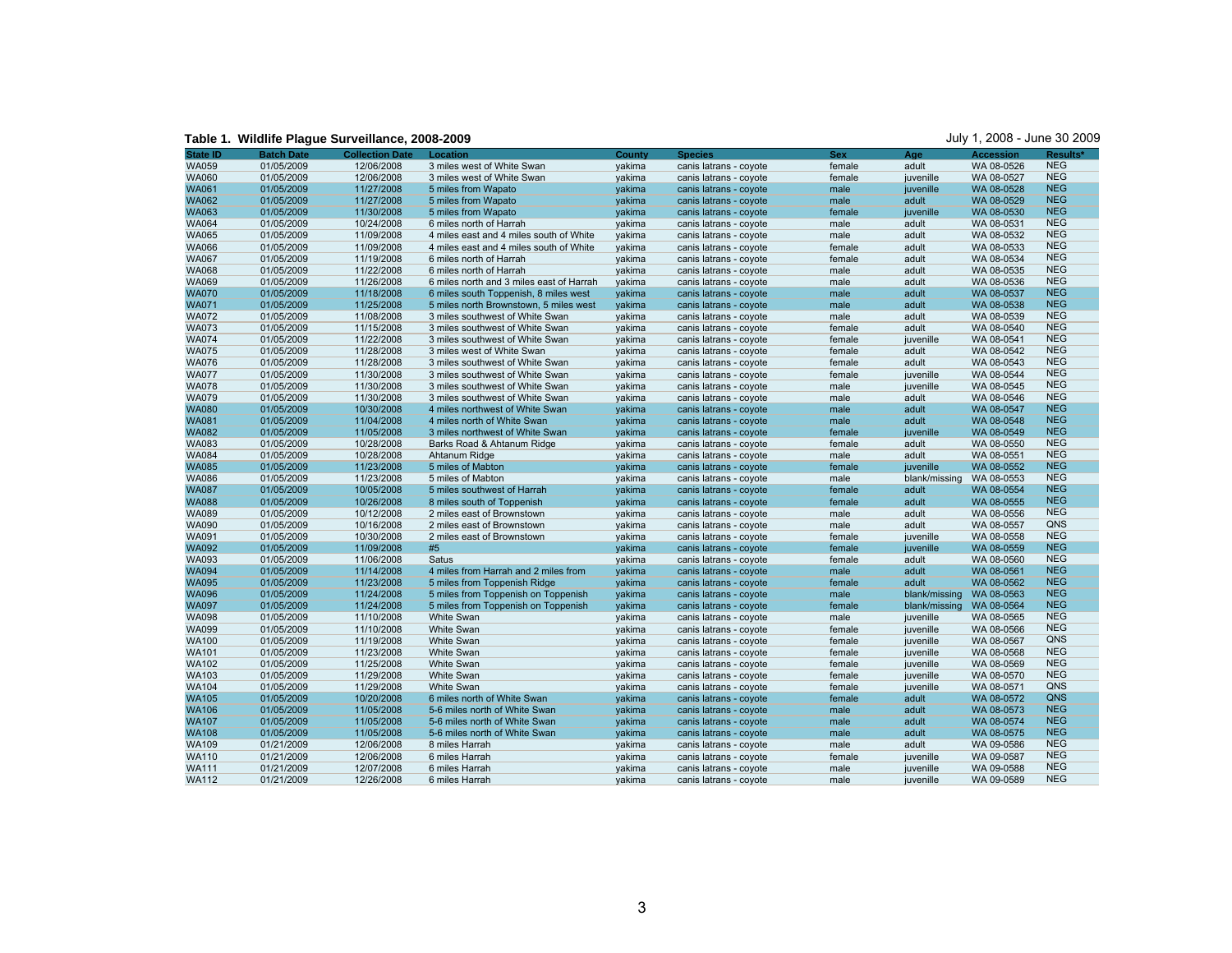**Table 1. Wildlife Plague Surveillance, 2008-2009** July 1, 2008 - June 30 2009

| <b>State ID</b> | <b>Batch Date</b> | <b>Collection Date</b> | Location                                       | <b>County</b> | <b>Species</b>         | <b>Sex</b> | Age       | <b>Accession</b> | Results*                 |
|-----------------|-------------------|------------------------|------------------------------------------------|---------------|------------------------|------------|-----------|------------------|--------------------------|
| <b>WA113</b>    | 01/21/2009        | 12/27/2008             | 8 miles Harrah                                 | yakima        | canis latrans - coyote | male       | juvenille | WA 09-0590       | <b>NEG</b>               |
| <b>WA114</b>    | 01/21/2009        | 12/17/2008             | 6 miles west of Wiley City                     | yakima        | canis latrans - coyote | female     | adult     | WA 09-0591       | <b>NEG</b>               |
| <b>WA115</b>    | 01/21/2009        | 12/06/2008             | 8 miles from Wapato                            | yakima        | canis latrans - coyote | female     | juvenille | WA 09-0592       | <b>NEG</b>               |
| <b>WA116</b>    | 01/21/2009        | 12/22/2008             | 8 miles from Wapato                            | yakima        | canis latrans - coyote | female     | juvenille | WA 09-0593       | <b>NEG</b>               |
| <b>WA117</b>    | 01/21/2009        | 12/27/2008             | 8 miles from Wapato                            | yakima        | canis latrans - coyote | male       | juvenille | WA 09-0594       | <b>NEG</b>               |
| <b>WA118</b>    | 01/21/2009        | 11/11/2008             | 1 mile west of Boundry Road                    | vakima        | canis latrans - coyote | male       | adult     | WA 09-0595       | <b>NEG</b>               |
| <b>WA119</b>    | 01/21/2009        | 12/28/2008             | Marion drain road and Teconce                  | yakima        | canis latrans - coyote | male       | adult     | WA 09-0596       | <b>NEG</b>               |
| <b>WA120</b>    | 01/21/2009        | 12/18/2008             | #13 Mule Dry                                   | yakima        | canis latrans - coyote | female     | juvenille | WA 09-0597       | <b>NEG</b>               |
| <b>WA121</b>    | 01/21/2009        | 12/30/2008             | #12 Medicine Valley                            | yakima        | canis latrans - coyote | male       | adult     | WA 09-0598       | <b>NEG</b>               |
| <b>WA122</b>    | 01/21/2009        | 01/10/2009             | #6 North Ahtanum                               | yakima        | canis latrans - coyote | male       | adult     | WA 09-0599       | <b>NEG</b>               |
| <b>WA123</b>    | 01/21/2009        | 12/24/2008             | <b>White Swan</b>                              | yakima        | canis latrans - coyote | male       | adult     | WA 09-0600       | <b>NEG</b>               |
| <b>WA124</b>    | 01/21/2009        | 12/07/2008             | 4 miles southwest of White Swan                | yakima        | canis latrans - coyote | male       | juvenille | WA 09-0601       | <b>NEG</b>               |
| <b>WA125</b>    | 01/21/2009        | 12/07/2008             | 4 miles southwest of White Swan                | yakima        | canis latrans - coyote | male       | juvenille | WA 09-0602       | <b>NEG</b>               |
| <b>WA126</b>    | 01/21/2009        | 12/09/2008             | 4 miles southwest of White Swan                | yakima        | canis latrans - coyote | female     | juvenille | WA 09-0603       | <b>NEG</b>               |
| <b>WA127</b>    | 01/21/2009        | 12/12/2008             | 4 miles southwest of White Swan                | yakima        | canis latrans - coyote | female     | adult     | WA 09-0604       | <b>NEG</b>               |
| <b>WA128</b>    | 01/21/2009        | 12/15/2008             | 2 miles southwest of White Swan                | yakima        | canis latrans - coyote | male       | adult     | WA 09-0605       | <b>NEG</b>               |
| <b>WA129</b>    | 01/21/2009        | 12/15/2008             | 2 miles west of White Swan                     | yakima        | canis latrans - coyote | male       | adult     | WA 09-0606       | <b>NEG</b>               |
| <b>WA130</b>    | 01/21/2009        | 12/19/2008             | 4 miles east of White Swan                     | yakima        | canis latrans - coyote | female     | adult     | WA 09-0607       | <b>NEG</b>               |
| <b>WA131</b>    | 01/21/2009        | 12/20/2008             | 4 miles southeast of White Swan                | yakima        | canis latrans - coyote | female     | juvenille | WA 09-0608       | <b>NEG</b>               |
| <b>WA132</b>    | 01/21/2009        | 12/21/2008             | 3 miles southeast of White Swan                | yakima        | canis latrans - coyote | female     | adult     | WA 09-0609       | <b>NEG</b>               |
| <b>WA133</b>    | 01/21/2009        | 12/21/2008             | 3 miles southeast of White Swan                | yakima        | canis latrans - coyote | male       | juvenille | WA 09-0610       | <b>NEG</b>               |
| <b>WA134</b>    | 01/21/2009        | 12/21/2008             | 3 miles southeast of White Swan                | yakima        | canis latrans - coyote | female     | adult     | WA 09-0611       | <b>NEG</b>               |
| <b>WA135</b>    | 01/21/2009        | 12/21/2008             | 3 miles southeast of White Swan                | yakima        | canis latrans - coyote | female     | adult     | WA 09-0612       | <b>NEG</b>               |
| <b>WA136</b>    | 01/21/2009        | 12/24/2008             | 3 miles southeast of White Swan                | yakima        | canis latrans - coyote | female     | juvenille | WA 09-0613       | <b>NEG</b>               |
| <b>WA137</b>    | 01/21/2009        | 12/26/2008             | 3 miles southeast of White Swan                | yakima        | canis latrans - coyote | female     | adult     | WA 09-0614       | <b>NEG</b>               |
| <b>WA138</b>    | 01/21/2009        | 12/27/2008             | 3 miles southeast of White Swan                | yakima        | canis latrans - coyote | male       | adult     | WA 09-0615       | <b>NEG</b>               |
| <b>WA139</b>    | 01/21/2009        | 01/04/2009             | 4 miles southwest of White Swan                | yakima        | canis latrans - coyote | male       | adult     | WA 09-0616       | <b>NEG</b>               |
| <b>WA140</b>    | 01/21/2009        | 01/04/2009             | 4 miles southwest of White Swan                | yakima        | canis latrans - coyote | female     | adult     | WA 09-0617       | <b>NEG</b>               |
| <b>WA141</b>    | 01/21/2009        | 12/13/2008             | 2 mile west of Brownstown Road and West yakima |               | canis latrans - coyote | female     | adult     | WA 09-0618       | <b>NEG</b>               |
| <b>WA142</b>    | 01/21/2009        | 12/13/2008             | 2 mile west of Brownstown Road and West yakima |               | canis latrans - coyote | female     | adult     | WA 09-0619       | <b>NEG</b>               |
| <b>WA143</b>    | 01/21/2009        | 12/13/2008             | 2 mile west of Brownstown Road and West yakima |               | canis latrans - coyote | female     | adult     | WA 09-0620       | <b>NEG</b>               |
| <b>WA144</b>    | 01/21/2009        | 12/20/2008             | 1 mile west of Plunk Road and Pioneer          | yakima        | canis latrans - coyote | male       | adult     | WA 09-0621       | <b>NEG</b>               |
| <b>WA145</b>    | 01/21/2009        | 12/20/2008             | 1 mile west of Plunk Road and Pioneer          | yakima        | canis latrans - coyote | female     | adult     | WA 09-0622       | <b>NEG</b>               |
| <b>WA146</b>    | 01/21/2009        | 12/28/2008             | 1 mile west of Brownstown Road and West yakima |               | canis latrans - coyote | female     | adult     | WA 09-0623       | <b>NEG</b>               |
| <b>WA147</b>    | 01/21/2009        | 12/28/2008             | 1 mile west of Brownstown Road and West yakima |               | canis latrans - coyote | male       | adult     | WA 09-0624       | <b>NEG</b>               |
| <b>WA148</b>    | 01/21/2009        | 12/28/2008             | 1 mile west of Brownstown Road and West yakima |               | canis latrans - coyote | female     | adult     | WA 09-0625       | <b>NEG</b>               |
| <b>WA149</b>    | 01/21/2009        | 12/04/2008             | 6 miles north and 1 mile west of Harrah        | yakima        | canis latrans - coyote | female     | juvenille | WA 09-0626       | <b>NEG</b>               |
| <b>WA150</b>    | 01/21/2009        | 12/04/2008             | 6 miles north and 1 mile west of Harrah        | yakima        | canis latrans - coyote | female     | juvenille | WA 09-0627       | <b>NEG</b>               |
| <b>WA151</b>    | 01/21/2009        | 12/06/2008             | 6 miles north of Harrah                        | yakima        | canis latrans - coyote | male       | adult     | WA 09-0628       | <b>NEG</b>               |
| <b>WA152</b>    | 01/21/2009        | 12/06/2008             | 6 miles north of Harrah                        | yakima        | canis latrans - coyote | male       | adult     | WA 09-0629       | <b>NEG</b>               |
| <b>WA153</b>    | 01/21/2009        | 12/06/2008             | 6 miles north of Harrah                        | yakima        | canis latrans - coyote | male       | adult     | WA 09-0630       | <b>NEG</b>               |
| <b>WA154</b>    | 01/21/2009        | 12/13/2008             | 10 miles south of Wapato                       | yakima        | canis latrans - coyote | female     | adult     | WA 09-0631       | <b>NEG</b>               |
| <b>WA155</b>    | 01/21/2009        | 12/19/2008             | 6 miles north and 1 mile west of Harrah        | vakima        | canis latrans - coyote | female     | adult     | WA 09-0632       | <b>NEG</b>               |
| <b>WA156</b>    | 01/21/2009        | 12/24/2008             | 6 miles north of Harrah                        | yakima        | canis latrans - coyote | female     | adult     | WA 09-0633       | <b>NEG</b>               |
| <b>WA157</b>    | 01/21/2009        | 12/28/2008             | 6 miles north of Harrah                        | yakima        | canis latrans - coyote | female     | adult     | WA 09-0634       | <b>NEG</b>               |
| <b>WA158</b>    | 01/21/2009        | 12/21/2008             | 6 miles south of Toppenish and 7 miles         | yakima        | canis latrans - coyote | male       | adult     | WA 09-0635       | <b>NEG</b>               |
| <b>WA159</b>    | 01/21/2009        | 12/21/2008             | 6 miles south of Toppenish and 7 miles         | yakima        | canis latrans - coyote | female     | adult     | WA 09-0636       | <b>NEG</b>               |
| <b>WA160</b>    | 01/21/2009        | 12/27/2008             | 10 miles west of Wapato                        | vakima        | canis latrans - coyote | male       | adult     | WA 09-0637       | <b>NEG</b>               |
| <b>WA161</b>    | 01/21/2009        | 12/06/2008             | 3 miles southwest of White Swan                | yakima        | canis latrans - coyote | male       | adult     | WA 09-0638       | <b>NEG</b>               |
| <b>WA162</b>    | 01/21/2009        | 12/07/2008             | 3 miles southwest of White Swan                | yakima        | canis latrans - coyote | female     | juvenille | WA 09-0639       | <b>NEG</b>               |
| <b>WA163</b>    | 01/21/2009        | 12/13/2008             | 3 miles southwest of White Swan                | yakima        | canis latrans - coyote | female     | adult     | WA 09-0640       | <b>NEG</b>               |
| <b>WA164</b>    | 01/21/2009        | 12/14/2008             | 3 miles southwest of White Swan                | yakima        | canis latrans - coyote | male       | adult     | WA 09-0641       | <b>NEG</b>               |
| <b>WA165</b>    | 01/21/2009        | 12/20/2008             | 3 miles southwest of White Swan                | yakima        | canis latrans - coyote | female     | adult     | WA 09-0642       | <b>NEG</b>               |
| <b>WA166</b>    | 01/21/2009        | 12/21/2008             | 3 miles southwest of White Swan                | yakima        | canis latrans - coyote | female     | juvenille | WA 09-0643       | <b>NEG</b>               |
| <b>WA167</b>    | 01/21/2009        | 12/24/2008             | 3miles southwest of White Swan                 | yakima        | canis latrans - coyote | male       | adult     | WA 09-0644       | <b>NEG</b><br><b>NEG</b> |
| <b>WA168</b>    | 01/21/2009        | 12/26/2008             | 3 miles southwest of White Swan                | yakima        | canis latrans - coyote | female     | juvenille | WA 09-0645       |                          |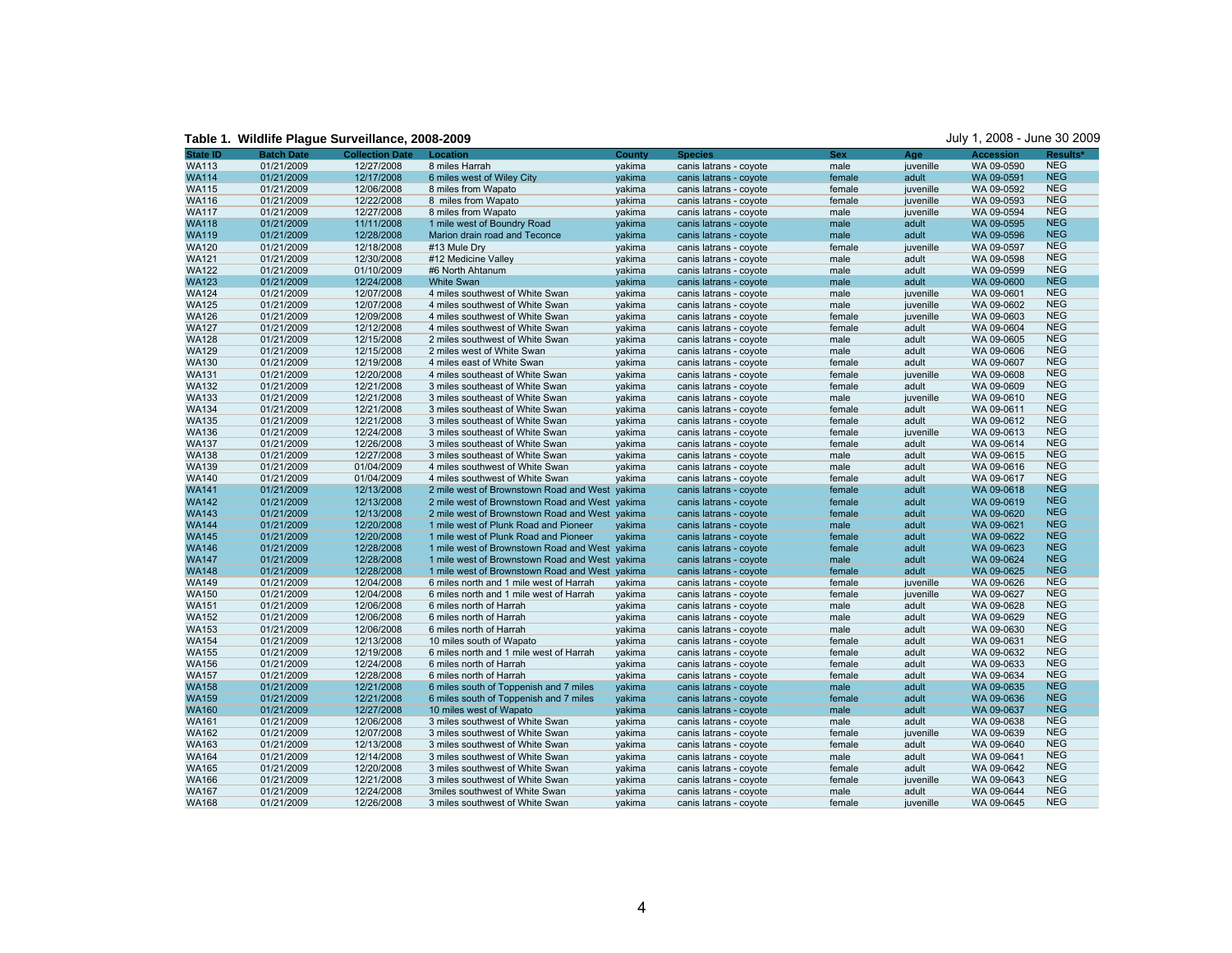**Table 1. Wildlife Plague Surveillance, 2008-2009** July 1, 2008 - June 30 2009

| <b>State ID</b> | <b>Batch Date</b> | <b>Collection Date</b>   | Location                                                     | <b>County</b>    | <b>Species</b>                                   | <b>Sex</b>       | Age                    | <b>Accession</b> | Results*   |
|-----------------|-------------------|--------------------------|--------------------------------------------------------------|------------------|--------------------------------------------------|------------------|------------------------|------------------|------------|
| <b>WA169</b>    | 01/21/2009        | 12/27/2008               | 3 miles southwest of White Swan                              | yakima           | canis latrans - coyote                           | male             | juvenille              | WA 09-0646       | <b>NEG</b> |
| <b>WA170</b>    | 01/21/2009        | 12/28/2008               | 3 miles southwest of White Swan                              | yakima           | canis latrans - coyote                           | male             | adult                  | WA 09-0647       | <b>NEG</b> |
| <b>WA171</b>    | 01/21/2009        | 12/28/2008               | 3 miles southwest of White Swan                              | yakima           | canis latrans - coyote                           | female           | adult                  | WA 09-0648       | <b>NEG</b> |
| <b>WA172</b>    | 01/21/2009        | 12/31/2008               | 3 miles southwest of White Swan                              | yakima           | canis latrans - coyote                           | male             | adult                  | WA 09-0649       | <b>NEG</b> |
| <b>WA173</b>    | 01/21/2009        | 12/31/2008               | 3 miles southwest of White Swan                              | yakima           | canis latrans - coyote                           | female           | juvenille              | WA 09-0650       | <b>NEG</b> |
| <b>WA174</b>    | 01/21/2009        | 12/31/2008               | 3 miles southwest of White Swan                              | vakima           | canis latrans - coyote                           | female           | juvenille              | WA 09-0651       | <b>NEG</b> |
| <b>WA175</b>    | 01/21/2009        | 11/14/2008               | 4 miles west of White Swan                                   | vakima           | canis latrans - coyote                           | female           | adult                  | WA 09-0652       | <b>NEG</b> |
| <b>WA176</b>    | 01/21/2009        | 12/23/2008               | North Brownstown Road and Ahtanum                            | yakima           | canis latrans - coyote                           | male             | adult                  | WA 09-0653       | <b>NEG</b> |
| <b>WA177</b>    | 01/21/2009        | 12/27/2008               | 14 Toppenish                                                 | yakima           | canis latrans - coyote                           | female           | juvenille              | WA 09-0654       | <b>NEG</b> |
| <b>WA178</b>    | 01/21/2009        | 12/18/2008               | Mule Dry Plank Road                                          | yakima           | canis latrans - coyote                           | female           | adult                  | WA 09-0655       | <b>NEG</b> |
| <b>WA179</b>    | 01/21/2009        | 12/26/2008               | Mule Dry Plank Road                                          | yakima           | canis latrans - coyote                           | female           | juvenille              | WA 09-0656       | <b>NEG</b> |
| <b>WA180</b>    | 01/21/2009        | 11/15/2008               | <b>Athanum Ridge</b>                                         | yakima           | canis latrans - coyote                           | female           | juvenille              | WA 09-0657       | <b>NEG</b> |
| <b>WA181</b>    | 01/21/2009        | 11/15/2008               | <b>Athanum Ridge</b>                                         | yakima           | canis latrans - coyote                           | female           | adult                  | WA 09-0658       | <b>NEG</b> |
| <b>WA182</b>    | 01/21/2009        | 11/18/2008               | <b>Athanum Ridge</b>                                         | yakima           | canis latrans - coyote                           | male             | adult                  | WA 09-0659       | <b>NEG</b> |
| <b>WA183</b>    | 01/21/2009        | 11/20/2008               | <b>Athanum Ridge</b>                                         | yakima           | canis latrans - coyote                           | male             | adult                  | WA 09-0660       | <b>NEG</b> |
| <b>WA184</b>    | 01/21/2009        | 11/24/2008               | <b>Tule Road</b>                                             | yakima           | canis latrans - coyote                           | female           | adult                  | WA 09-0661       | <b>NEG</b> |
| <b>WA185</b>    | 01/21/2009        | 11/24/2008               | <b>Tule Road</b>                                             | yakima           | canis latrans - coyote                           | male             | adult                  | WA 09-0662       | <b>NEG</b> |
| <b>WA186</b>    | 01/21/2009        | 11/28/2008               | Unit 2                                                       | yakima           | canis latrans - coyote                           | male             | adult                  | WA 09-0663       | <b>NEG</b> |
| <b>WA187</b>    | 01/21/2009        | 11/28/2008               | Unit 5 Ahtanum                                               | yakima           | canis latrans - coyote                           | female           | adult                  | WA 09-0664       | <b>NEG</b> |
| <b>WA188</b>    | 01/21/2009        | 12/01/2008               | Unit 5 Ahtanum                                               | yakima           | canis latrans - coyote                           | female           | adult                  | WA 09-0665       | <b>NEG</b> |
| <b>WA189</b>    | 01/21/2009        | 12/07/2008               | Unit 5 Ahtanum                                               | yakima           | canis latrans - coyote                           | male             | adult                  | WA 09-0666       | <b>NEG</b> |
| <b>WA190</b>    | 01/21/2009        | 12/08/2008               | Unit 5 Ahtanum                                               | yakima           | canis latrans - coyote                           | male             | juvenille              | WA 09-0667       | <b>NEG</b> |
| <b>WA191</b>    | 01/21/2009        | 12/10/2008               | Unit 5 Ahtanum                                               | yakima           | canis latrans - coyote                           | male             | adult                  | WA 09-0668       | <b>NEG</b> |
| <b>WA192</b>    | 01/21/2009        | 12/20/2008               | Unit 5 Athanum                                               | yakima           | canis latrans - coyote                           | female           | juvenille              | WA 09-0669       | <b>NEG</b> |
| <b>WA193</b>    | 01/21/2009        | 12/17/2008               | Authem Ridge 5 miles north of Brownstown yakima              |                  | canis latrans - coyote                           | female           | adult                  | WA 09-0670       | <b>NEG</b> |
| <b>WA194</b>    | 01/21/2009        | 12/19/2008               | <b>Toppenish Ridge</b>                                       |                  |                                                  |                  |                        | WA 09-0671       | <b>NEG</b> |
| <b>WA195</b>    | 01/21/2009        | 12/19/2008               | Mule Dry                                                     | yakima<br>yakima | canis latrans - coyote<br>canis latrans - coyote | male<br>male     | adult<br>adult         | WA 09-0672       | <b>NEG</b> |
| <b>WA196</b>    | 01/21/2009        | 12/21/2008               | Mule Dry                                                     | yakima           |                                                  | female           | adult                  | WA 09-0673       | <b>NEG</b> |
| <b>WA197</b>    | 01/21/2009        | 11/12/2008               | 2 miles west of White Swan                                   |                  | canis latrans - coyote                           | female           | adult                  | WA 09-0674       | <b>NEG</b> |
| <b>WA198</b>    | 01/21/2009        | 11/19/2008               | 2.5 west of Quince                                           | yakima<br>yakima | canis latrans - coyote<br>canis latrans - coyote | male             | juvenille              | WA 09-0675       | <b>NEG</b> |
| <b>WA199</b>    | 01/21/2009        | 11/21/2008               | 1 mile south of Chelan                                       | yakima           | canis latrans - coyote                           |                  |                        | WA 09-0676       | <b>NEG</b> |
| <b>WA200</b>    | 01/21/2009        | 12/23/2008               | Area 12, 4 miles northwest of White Swan                     | yakima           | canis latrans - coyote                           | male<br>female   | juvenille<br>juvenille | WA 09-0677       | <b>NEG</b> |
| <b>WA201</b>    | 01/21/2009        | 12/28/2008               | Area 12, 6 miles northeast of White Swan                     | yakima           | canis latrans - coyote                           | female           | adult                  | WA 09-0678       | <b>NEG</b> |
| <b>WA202</b>    | 01/21/2009        | 12/29/2008               | Area 12, 3.5 miles northwest of White                        | yakima           | canis latrans - coyote                           | female           | juvenille              | WA 09-0679       | <b>NEG</b> |
| <b>WA203</b>    | 01/21/2009        | 12/29/2008               | Area 12, 3.5 miles northwest of White                        | yakima           | canis latrans - coyote                           | male             | adult                  | WA 09-0680       | <b>NEG</b> |
| <b>WA204</b>    | 03/12/2009        | 12/12/2008               | Lat B and McDonald                                           |                  | canis latrans - coyote                           | male             | adult                  | WA 09-2414       | <b>NEG</b> |
| <b>WA205</b>    | 03/12/2009        | 12/23/2008               |                                                              | yakima           |                                                  | male             | adult                  | WA 09-2415       | <b>NEG</b> |
| <b>WA206</b>    | 03/12/2009        | 12/26/2008               | West Wapato and Brownstown                                   | yakima<br>yakima | canis latrans - coyote<br>canis latrans - coyote | female           | adult                  | WA 09-2416       | <b>NEG</b> |
| <b>WA207</b>    | 03/12/2009        | 12/26/2008               | West Wapato and Stephen Road<br>West Wapato and Stephen Road | yakima           | canis latrans - coyote                           | male             | adult                  | WA 09-2417       | <b>NEG</b> |
| <b>WA208</b>    | 03/12/2009        | 01/22/2009               | #6 Ahtanum                                                   | yakima           | canis latrans - coyote                           | female           | adult                  | WA 09-2418       | <b>NEG</b> |
| <b>WA209</b>    | 03/12/2009        | 01/22/2009               | #6 Ahtanum                                                   | yakima           | canis latrans - coyote                           | male             | adult                  | WA 09-2419       | <b>NEG</b> |
| <b>WA210</b>    | 03/12/2009        | 01/23/2009               | #16 Toppenish Ridge                                          | yakima           | canis latrans - coyote                           | female           | adult                  | WA 09-2420       | <b>NEG</b> |
| <b>WA211</b>    | 03/12/2009        | 01/24/2009               | #6 Ahtanum                                                   | yakima           | canis latrans - coyote                           | female           | adult                  | WA 09-2421       | <b>NEG</b> |
| <b>WA212</b>    | 03/12/2009        | 02/07/2009               | #16 Toppenish Ridge                                          | yakima           | canis latrans - coyote                           | female           | adult                  | WA 09-2422       | <b>NEG</b> |
| <b>WA213</b>    | 03/12/2009        | 02/07/2009               | #16 Toppenish Ridge                                          | yakima           | canis latrans - coyote                           | male             | adult                  | WA 09-2423       | <b>NEG</b> |
| <b>WA214</b>    | 03/12/2009        | 01/07/2009               | 4 miles southwest of White Swan                              | yakima           | canis latrans - coyote                           | male             | adult                  | WA 09-2424       | <b>NEG</b> |
| <b>WA215</b>    | 03/12/2009        | 01/11/2009               | 4 miles southwest of White Swan                              | yakima           | canis latrans - coyote                           | female           | juvenille              | WA 09-2425       | <b>NEG</b> |
| <b>WA216</b>    | 03/12/2009        |                          | 4 miles southwest of White Swan                              |                  |                                                  |                  | adult                  | WA 09-2426       | <b>NEG</b> |
| <b>WA217</b>    | 03/12/2009        | 01/19/2009<br>01/26/2009 | 4 miles southwest of White Swan                              | yakima<br>yakima | canis latrans - coyote<br>canis latrans - coyote | male<br>female   | adult                  | WA 09-2427       | <b>NEG</b> |
| <b>WA218</b>    | 03/12/2009        | 01/26/2009               | 4 miles southwest of White Swan                              | yakima           | canis latrans - coyote                           | male             | juvenille              | WA 09-2428       | <b>NEG</b> |
| <b>WA219</b>    | 03/12/2009        | 01/31/2009               | 4 miles southwest of White Swan                              |                  |                                                  |                  | juvenille              | WA 09-2429       | <b>NEG</b> |
| <b>WA220</b>    | 03/12/2009        | 02/07/2009               | 4 miles southeast of White Swan                              | yakima           | canis latrans - coyote                           | male             | adult                  | WA 09-2430       | <b>NEG</b> |
| <b>WA221</b>    | 03/12/2009        | 02/07/2009               | 4 miles southeast of White Swan                              | yakima           | canis latrans - coyote<br>canis latrans - coyote | female<br>female | juvenille              | WA 09-2431       | <b>NEG</b> |
| <b>WA222</b>    | 03/12/2009        | 02/08/2009               | 4 miles southeast of White Swan                              | yakima<br>yakima |                                                  |                  | adult                  | WA 09-2432       | <b>NEG</b> |
| <b>WA223</b>    | 03/12/2009        | 02/13/2009               | 3 miles southeast of white Swan                              | yakima           | canis latrans - coyote<br>canis latrans - coyote | female<br>female | adult                  | WA 09-2433       | <b>NEG</b> |
| <b>WA224</b>    | 03/12/2009        | 02/14/2009               | 4 miles southeast of White Swan                              | yakima           |                                                  | male             | adult                  | WA 09-2434       | <b>NEG</b> |
|                 |                   |                          |                                                              |                  | canis latrans - coyote                           |                  |                        |                  |            |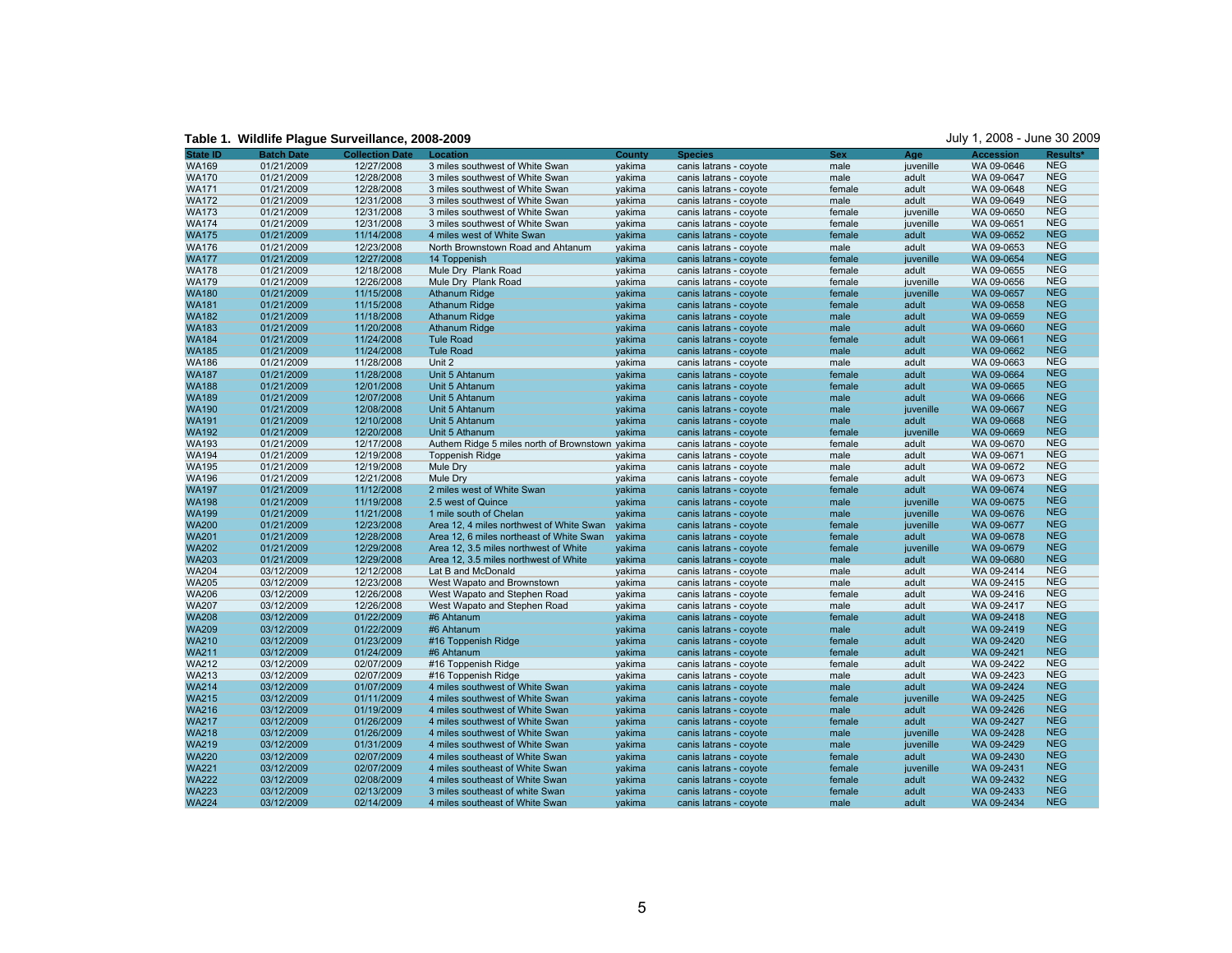| <b>State ID</b> | <b>Batch Date</b> | <b>Collection Date</b> | Location                                 | <b>County</b> | <b>Species</b>         | <b>Sex</b>    | Age       | <b>Accession</b> | Results*   |
|-----------------|-------------------|------------------------|------------------------------------------|---------------|------------------------|---------------|-----------|------------------|------------|
| <b>WA225</b>    | 03/12/2009        | 02/14/2009             | 4 miles southeast of White Swan          | yakima        | canis latrans - coyote | male          | adult     | WA 09-2435       | <b>NEG</b> |
| <b>WA226</b>    | 03/12/2009        | 02/14/2009             | 4 miles southeast of White Swan          | yakima        | canis latrans - coyote | female        | juvenille | WA 09-2436       | <b>NEG</b> |
| <b>WA227</b>    | 03/12/2009        | 02/15/2009             | 3 miles southeast of white Swan          | yakima        | canis latrans - coyote | female        | juvenille | WA 09-2437       | <b>NEG</b> |
| <b>WA228</b>    | 03/12/2009        | 02/20/2009             | 4 miles southeast of White Swan          | yakima        | canis latrans - coyote | male          | adult     | WA 09-2438       | <b>NEG</b> |
| <b>WA229</b>    | 03/12/2009        | 02/28/2009             | 4 miles southeast of White Swan          | yakima        | canis latrans - coyote | female        | adult     | WA 09-2439       | <b>NEG</b> |
| <b>WA230</b>    | 03/12/2009        | 02/28/2009             | 4 miles southeast of White Swan          | vakima        | canis latrans - coyote | male          | adult     | WA 09-2440       | <b>NEG</b> |
| <b>WA231</b>    | 03/12/2009        | 03/01/2009             | 4 miles southeast of White Swan          | yakima        | canis latrans - coyote | male          | adult     | WA 09-2441       | <b>NEG</b> |
| <b>WA232</b>    | 03/12/2009        | 03/01/2009             | 4 miles southeast of White Swan          | yakima        | canis latrans - coyote | male          | adult     | WA 09-2442       | <b>NEG</b> |
| <b>WA233</b>    | 03/12/2009        | 01/01/2009             | 6 miles north and 1 mile east of         | yakima        | canis latrans - coyote | female        | adult     | WA 09-2443       | <b>NEG</b> |
| <b>WA234</b>    | 03/12/2009        | 01/05/2009             | 6 miles north of Brownstown              | yakima        | canis latrans - coyote | male          | adult     | WA 09-2444       | <b>NEG</b> |
| <b>WA235</b>    | 03/12/2009        | 01/09/2009             | 8 miles north of Brownstown              | yakima        | canis latrans - coyote | male          | adult     | WA 09-2445       | <b>NEG</b> |
| <b>WA236</b>    | 03/12/2009        | 01/14/2009             | 8 miles north and 2 miles west of        | yakima        | canis latrans - coyote | male          | adult     | WA 09-2446       | <b>NEG</b> |
| <b>WA237</b>    | 03/12/2009        | 01/16/2009             | 8 miles north of Brownstown              | yakima        | canis latrans - coyote | male          | adult     | WA 09-2447       | <b>NEG</b> |
| <b>WA238</b>    | 03/12/2009        | 01/22/2009             | 8 miles north of Brownstown              | yakima        | canis latrans - coyote | female        | adult     | WA 09-2448       | <b>NEG</b> |
| <b>WA239</b>    | 03/12/2009        | 01/23/2009             | 8 miles north of Brownstown              | yakima        | canis latrans - coyote | female        | adult     | WA 09-2449       | <b>NEG</b> |
| <b>WA240</b>    | 03/12/2009        | 01/31/2009             | 7 miles north of Brownstown              | yakima        | canis latrans - coyote | male          | adult     | WA 09-2450       | <b>NEG</b> |
| <b>WA241</b>    | 03/12/2009        | 02/04/2009             | 8 miles north of Brownstown              | yakima        | canis latrans - coyote | female        | adult     | WA 09-2451       | <b>NEG</b> |
| <b>WA242</b>    | 03/12/2009        | 02/18/2009             | 8.5 miles north of Brownstown            | yakima        | canis latrans - coyote | male          | adult     | WA 09-2452       | <b>NEG</b> |
| <b>WA243</b>    | 03/12/2009        | 02/18/2009             | 8.5 miles north of Brownstown            | yakima        | canis latrans - coyote | male          | adult     | WA 09-2453       | <b>NEG</b> |
| <b>WA244</b>    | 03/12/2009        | 01/17/2009             | 5 miles north of Brownstown 3 miles west | vakima        | canis latrans - coyote | male          | adult     | WA 09-2454       | <b>NEG</b> |
| <b>WA245</b>    | 03/12/2009        | 01/17/2009             | 5 miles north of Brownstown 3 miles west | yakima        | canis latrans - coyote | female        | adult     | WA 09-2455       | <b>NEG</b> |
| <b>WA246</b>    | 03/12/2009        | 01/24/2009             | 7 miles south of Toppenish 10 miles west | yakima        | canis latrans - coyote | female        | adult     | WA 09-2456       | <b>NEG</b> |
| <b>WA247</b>    | 03/12/2009        | 01/24/2009             | 7 miles south of Toppenish 7 miles west  | yakima        | canis latrans - coyote | male          | adult     | WA 09-2457       | <b>NEG</b> |
| <b>WA248</b>    | 03/12/2009        | 01/24/2009             | 5 miles north of Brownstown 2 miles west | yakima        | canis latrans - coyote | female        | adult     | WA 09-2458       | <b>NEG</b> |
| <b>WA249</b>    | 03/12/2009        | 01/24/2009             | 5 miles north of Brownstown 2 miles west | yakima        | canis latrans - coyote | female        | adult     | WA 09-2459       | <b>NEG</b> |
| <b>WA250</b>    | 03/12/2009        | 02/02/2009             | 3 miles north of Brownstown 1 miles West | vakima        | canis latrans - coyote | male          | adult     | WA 09-2460       | <b>NEG</b> |
| <b>WA251</b>    | 03/12/2009        | 02/15/2009             | 3 miles north of Brownstown 2 miles West | yakima        | canis latrans - coyote | female        | adult     | WA 09-2461       | <b>NEG</b> |
| <b>WA252</b>    | 03/29/2009        | 01/02/2009             | 3 miles south of White Swan              | yakima        | canis latrans - coyote | male          | juvenille | WA 09-2462       | <b>NEG</b> |
| <b>WA253</b>    | 03/28/2009        | 01/04/2009             | 3 miles south of White Swan              | yakima        | canis latrans - coyote | female        | adult     | WA 09-2463       | <b>NEG</b> |
| <b>WA254</b>    | 03/27/2009        | 01/10/2009             | 3 miles south of White Swan              | yakima        | canis latrans - coyote | female        | juvenille | WA 09-2464       | <b>NEG</b> |
| <b>WA255</b>    | 03/26/2009        | 01/24/2009             | 3 miles south of White Swan              | yakima        | canis latrans - coyote | male          | juvenille | WA 09-2465       | <b>NEG</b> |
| <b>WA256</b>    | 03/25/2009        | 01/31/2009             | 3 miles south of White Swan              | yakima        | canis latrans - coyote | female        | adult     | WA 09-2466       | <b>NEG</b> |
| <b>WA257</b>    | 03/12/2009        | 02/07/2009             | 5 miles south of White Swan              | yakima        | canis latrans - coyote | female        | juvenille | WA 09-2467       | <b>NEG</b> |
| <b>WA258</b>    | 03/12/2009        | 02/08/2009             | 5 miles south of White Swan              | yakima        | canis latrans - coyote | male          | juvenille | WA 09-2468       | <b>NEG</b> |
| <b>WA259</b>    | 03/12/2009        | 02/14/2009             | 5 miles south of White Swan              | yakima        | canis latrans - coyote | female        | adult     | WA 09-2469       | <b>NEG</b> |
| <b>WA260</b>    | 03/12/2009        | 02/15/2009             | 5 miles south of White Swan              | yakima        | canis latrans - coyote | female        | juvenille | WA 09-2470       | <b>NEG</b> |
| <b>WA261</b>    | 03/12/2009        | 02/16/2009             | 5 miles south of White Swan              | yakima        | canis latrans - coyote | male          | juvenille | WA 09-2471       | <b>NEG</b> |
| <b>WA262</b>    | 03/12/2009        | 02/21/2009             | 5 miles south of White Swan              | yakima        | canis latrans - coyote | male          | adult     | WA 09-2472       | <b>NEG</b> |
| <b>WA263</b>    | 03/12/2009        | 02/21/2009             | 5 miles south of White Swan              | yakima        | canis latrans - coyote | female        | adult     | WA 09-2473       | <b>NEG</b> |
| <b>WA264</b>    | 03/12/2009        | 02/27/2009             | 5 miles south of White Swan              | yakima        | canis latrans - coyote | male          | adult     | WA 09-2474       | <b>NEG</b> |
| <b>WA265</b>    | 03/12/2009        | 02/28/2009             | 5 miles south of White Swan              | yakima        | canis latrans - coyote | male          | adult     | WA 09-2475       | <b>NEG</b> |
| <b>WA266</b>    | 03/12/2009        | 08/23/2008             | 6 miles White Swan                       | yakima        | canis latrans - coyote | female        | adult     | WA 09-2476       | <b>NEG</b> |
| <b>WA267</b>    | 03/12/2009        | 08/23/2008             | 7 miles White Swan                       | yakima        | canis latrans - coyote | female        | juvenille | WA 09-2477       | <b>NEG</b> |
| <b>WA268</b>    | 03/12/2009        | 08/24/2008             | No location provided                     | yakima        | canis latrans - coyote | female        | juvenille | WA 09-2478       | <b>NEG</b> |
| <b>WA269</b>    | 03/12/2009        | 08/27/2008             | 5 miles White Swan                       | yakima        | canis latrans - coyote | female        | juvenille | WA 09-2479       | <b>NEG</b> |
| <b>WA270</b>    | 03/12/2009        | 08/30/2008             | 6 miles White Swan                       | yakima        | canis latrans - coyote | male          | juvenille | WA 09-2480       | <b>NEG</b> |
| <b>WA271</b>    | 03/12/2009        | 09/01/2008             | 4 miles White Swan                       | yakima        | canis latrans - coyote | blank/missing | juvenille | WA 09-2481       | <b>NEG</b> |
| <b>WA272</b>    | 03/12/2009        | 09/06/2008             | 5 miles White Swan                       | yakima        | canis latrans - coyote | blank/missing | juvenille | WA 09-2482       | <b>NEG</b> |
| <b>WA273</b>    | 03/12/2009        | 09/08/2008             | White Swan 5 miles                       | yakima        | canis latrans - coyote | female        | adult     | WA 09-2483       | <b>NEG</b> |
| <b>WA274</b>    | 03/19/2009        | 12/14/2008             | 2 miles west of White Swan               | yakima        | canis latrans - coyote | male          | adult     | WA 09-2484       | <b>NEG</b> |
| <b>WA275</b>    | 03/20/2009        | 12/15/2008             | Area 3 4 miles north of White Swan       | yakima        | canis latrans - coyote | female        | juvenille | WA 09-2485       | <b>NEG</b> |
| <b>WA276</b>    | 03/21/2009        | 12/15/2008             | <b>West Harrah</b>                       | yakima        | canis latrans - coyote | female        | juvenille | WA 09-2486       | <b>NEG</b> |
| <b>WA277</b>    | 03/18/2009        | 12/23/2008             | Area 12 7 miles north of Harrah          | yakima        | canis latrans - coyote | male          | adult     | WA 09-2487       | <b>NEG</b> |
| <b>WA278</b>    | 03/12/2009        | 02/16/2009             | West Wapato Road and Banks Road          | yakima        | canis latrans - coyote | blank/missing | adult     | WA 09-2488       | <b>NEG</b> |
| <b>WA279</b>    | 03/22/2009        | 01/17/2009             | Ahtanum Ridge and Jones Road             | yakima        | canis latrans - coyote | male          | adult     | WA 09-2489       | <b>NEG</b> |
| <b>WA280</b>    | 03/23/2009        | 01/27/2009             | End of Jones Road and Ahtanum Ridge      | yakima        | canis latrans - coyote | female        | adult     | WA 09-2490       | <b>NEG</b> |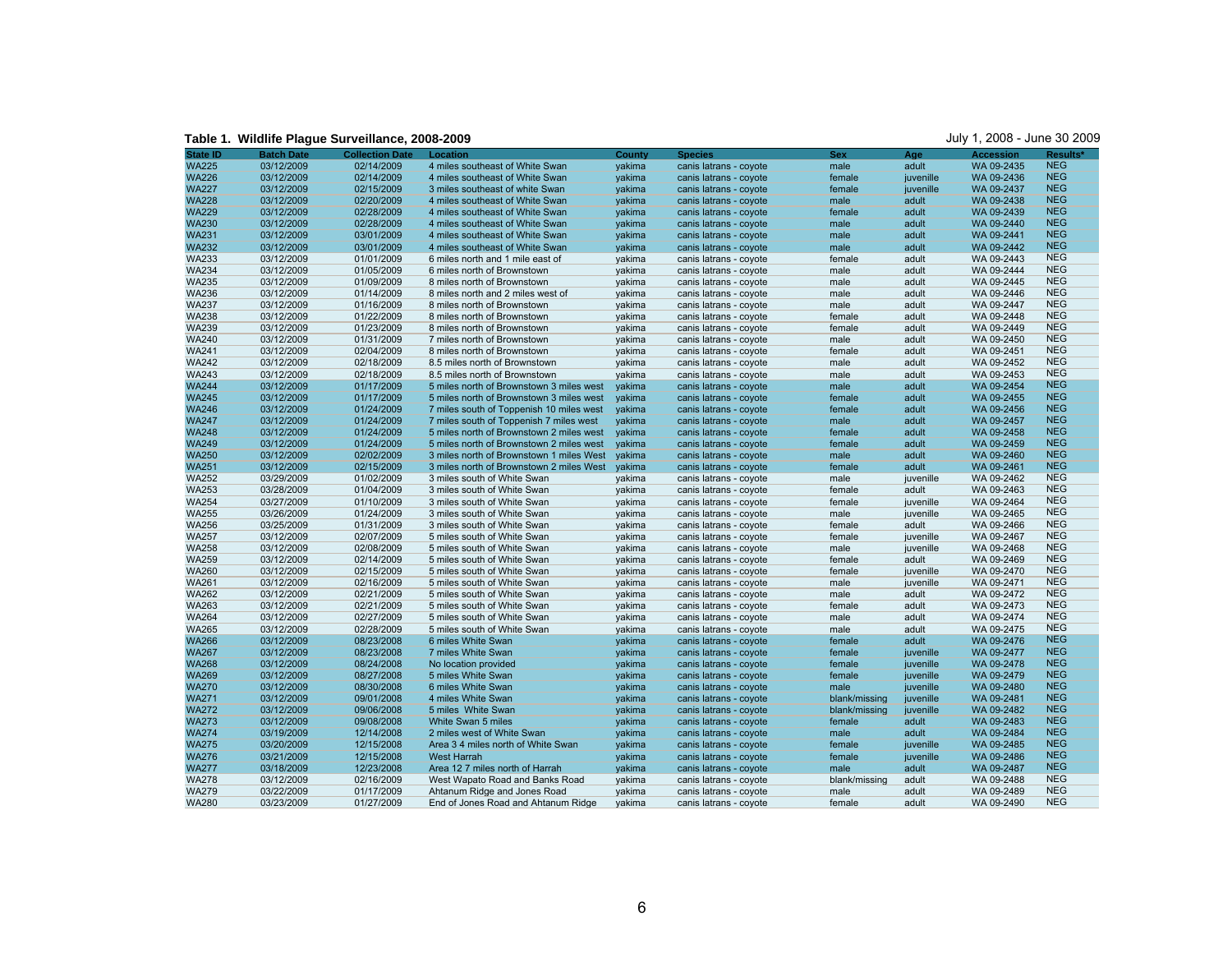**Table 1. Wildlife Plague Surveillance, 2008-2009** July 1, 2008 - June 30 2009

| <b>State ID</b>              | <b>Batch Date</b>        | <b>Collection Date</b>   | Location                                 | County | <b>Species</b>         | <b>Sex</b> | Age                | <b>Accession</b> | Results*                 |
|------------------------------|--------------------------|--------------------------|------------------------------------------|--------|------------------------|------------|--------------------|------------------|--------------------------|
| <b>WA281</b>                 | 03/24/2009               | 01/28/2009               | North Brownstown Road and Ahtanum        | yakima | canis latrans - coyote | female     | juvenille          | WA 09-2491       | <b>NEG</b>               |
| <b>WA282</b>                 | 03/12/2009               | 01/15/2009               | 10 miles                                 | yakima | canis latrans - coyote | male       | adult              | WA 09-2492       | <b>NEG</b>               |
| <b>WA283</b>                 | 03/12/2009               | 01/15/2009               | 10 miles                                 | yakima | canis latrans - coyote | male       | adult              | WA 09-2493       | <b>NEG</b>               |
| <b>WA284</b>                 | 03/12/2009               | 01/17/2009               | 10 miles                                 | yakima | canis latrans - coyote | male       | adult              | WA 09-2494       | <b>NEG</b>               |
| <b>WA285</b>                 | 03/12/2009               | 01/17/2009               | 10 miles                                 | yakima | canis latrans - coyote | female     | adult              | WA 09-2495       | <b>NEG</b>               |
| <b>WA286</b>                 | 03/12/2009               | 01/21/2009               | 10 miles                                 | yakima | canis latrans - coyote | male       | adult              | WA 09-2496       | <b>NEG</b>               |
| <b>WA287</b>                 | 03/12/2009               | 01/21/2009               | 10 miles                                 | vakima | canis latrans - coyote | female     | adult              | WA 09-2497       | <b>NEG</b>               |
| <b>WA288</b>                 | 03/12/2009               | 01/23/2009               | 10 miles                                 | yakima | canis latrans - coyote | male       | adult              | WA 09-2498       | <b>NEG</b>               |
| <b>WA289</b>                 | 03/12/2009               | 01/24/2009               | 10 miles                                 | yakima | canis latrans - coyote | female     | adult              | WA 09-2499       | <b>NEG</b>               |
| <b>WA290</b>                 | 03/12/2009               | 02/15/2009               | Pioneer Road, Toppenish                  | yakima |                        | female     | adult              | WA 09-2500       | <b>NEG</b>               |
| <b>WA291</b>                 | 03/12/2009               | 01/03/2009               | Mule Dry                                 |        | canis latrans - coyote |            |                    | WA 09-2501       | <b>NEG</b>               |
| <b>WA292</b>                 | 03/12/2009               |                          | 15 miles of Toppenish                    | yakima | canis latrans - coyote | female     | juvenille<br>adult | WA 09-2502       | <b>NEG</b>               |
|                              |                          | 10/13/2008               |                                          | yakima | canis latrans - coyote | female     |                    |                  | <b>NEG</b>               |
| <b>WA293</b><br><b>WA294</b> | 03/12/2009               | 10/13/2008               | 15 miles of Toppenish Unit 13 Mule Dry   | yakima | canis latrans - coyote | male       | juvenille          | WA 09-2503       | <b>NEG</b>               |
| <b>WA295</b>                 | 03/12/2009<br>03/14/2009 | 10/23/2008<br>11/05/2008 | 10 miles south of Wapato                 | yakima | canis latrans - coyote | male       | juvenille          | WA 09-2504       | <b>NEG</b>               |
|                              |                          |                          | 15 miles south of Toppenish              | yakima | canis latrans - coyote | female     | juvenille          | WA 09-2505       | <b>NEG</b>               |
| <b>WA296</b>                 | 03/12/2009               | 11/18/2008               | 17 miles south of Toppenish              | yakima | canis latrans - coyote | male       | adult              | WA 09-2506       | <b>NEG</b>               |
| <b>WA297</b>                 | 03/13/2009               | 11/25/2008               | 12 miles of Toppenish                    | yakima | canis latrans - coyote | male       | adult              | WA 09-2507       | <b>NEG</b>               |
| <b>WA298</b>                 | 03/16/2009               | 12/03/2008               | 13 miles south of Toppenish              | yakima | canis latrans - coyote | male       | adult              | WA 09-2508       |                          |
| <b>WA299</b>                 | 03/15/2009               | 12/05/2008               | 13 miles of Toppenish                    | yakima | canis latrans - coyote | female     | adult              | WA 09-2509       | <b>NEG</b>               |
| <b>WA300</b>                 | 03/17/2009               | 02/28/2008               | <b>Wiley City</b>                        | vakima | canis latrans - coyote | female     | juvenille          | WA 09-2510       | <b>NEG</b>               |
| <b>WA301</b>                 | 03/12/2009               | 01/03/2009               | Mule Dry                                 | yakima | canis latrans - coyote | female     | adult              | WA 09-2511       | <b>NEG</b>               |
| <b>WA302</b>                 | 03/12/2009               | 01/04/2009               | Mule Dry                                 | vakima | canis latrans - coyote | male       | adult              | WA 09-2512       | <b>NEG</b>               |
| <b>WA303</b>                 | 03/12/2009               | 01/05/2009               | Mule Dry                                 | yakima | canis latrans - coyote | male       | adult              | WA 09-2513       | <b>NEG</b>               |
| <b>WA304</b>                 | 03/12/2009               | 12/19/2008               | 2.5 miles west of Mansfield              | yakima | canis latrans - coyote | female     | juvenille          | WA 09-2514       | <b>NEG</b>               |
| <b>WA305</b>                 | 03/12/2009               | 12/19/2008               | 5 miles north of White Swan              | yakima | canis latrans - coyote | male       | adult              | WA 09-2515       | <b>NEG</b>               |
| <b>WA306</b>                 | 03/12/2009               | 12/20/2008               | 3 miles west of Harrah                   | yakima | canis latrans - coyote | female     | juvenille          | WA 09-2516       | <b>NEG</b>               |
| <b>WA307</b>                 | 03/12/2009               | 12/21/2008               | Area 12                                  | yakima | canis latrans - coyote | male       | adult              | WA 09-2517       | <b>NEG</b>               |
| <b>WA308</b>                 | 03/12/2009               | 02/03/2009               | Area 7, 1.5 miles southeast of Union Gap | vakima | canis latrans - coyote | male       | adult              | WA 09-2518       | <b>NEG</b>               |
| <b>WA309</b>                 | 03/12/2009               | 02/03/2009               | Area 7, 1.5 miles southeast of Union Gap | yakima | canis latrans - coyote | female     | juvenille          | WA 09-2519       | <b>NEG</b>               |
| <b>WA310</b>                 | 05/18/2009               | 03/29/2009               | 6 miles south of Wiley City              | yakima | canis latrans - coyote | female     | adult              | WA 09-4899       | <b>NEG</b>               |
| <b>WA311</b>                 | 05/18/2009               | 03/15/2009               | Harrah Road and Marion Drain             | yakima | canis latrans - coyote | female     | adult              | WA 09-4900       | <b>NEG</b>               |
| <b>WA312</b>                 | 05/18/2009               | 05/15/2009               | Shaker Church and Fort Road              | yakima | canis latrans - coyote | male       | adult              | WA 09-4901       | <b>NEG</b>               |
| <b>WA313</b>                 | 05/18/2009               | 10/04/2008               | Unit #12 South Ahtanum                   | yakima | canis latrans - coyote | female     | adult              | WA 09-4902       | <b>NEG</b>               |
| <b>WA314</b>                 | 05/18/2009               | 10/04/2008               | Unit #12 South Ahtanum                   | yakima | canis latrans - coyote | female     | juvenille          | WA 09-4903       | <b>NEG</b>               |
| <b>WA315</b>                 | 05/18/2009               | 03/11/2009               | 3 miles southwest of Whiteswan           | yakima | canis latrans - coyote | male       | adult              | WA 09-4904       | <b>NEG</b>               |
| <b>WA316</b>                 | 05/18/2009               | 03/11/2009               | 3 miles southwest of Whiteswan           | yakima | canis latrans - coyote | male       | adult              | WA 09-4905       | <b>NEG</b><br><b>NEG</b> |
| <b>WA317</b>                 | 05/18/2009               | 03/17/2009               | 3 miles southwest of Whiteswan           | vakima | canis latrans - coyote | male       | adult              | WA 09-4906       |                          |
| <b>WA318</b>                 | 05/18/2009               | 03/17/2009               | 4 miles southwest of Whiteswan           | yakima | canis latrans - coyote | female     | adult              | WA 09-4907       | <b>NEG</b>               |
| <b>WA319</b>                 | 05/18/2009               | 03/23/2009               | 3 miles southeast of Whiteswan           | yakima | canis latrans - coyote | male       | adult              | WA 09-4908       | <b>NEG</b>               |
| <b>WA320</b>                 | 05/18/2009               | 03/26/2009               | 3 miles southeast of Whiteswan           | yakima | canis latrans - coyote | male       | juvenille          | WA 09-4909       | <b>NEG</b>               |
| <b>WA321</b>                 | 05/18/2009               | 03/27/2009               | 3 miles southeast of Whiteswan           | yakima | canis latrans - coyote | female     | adult              | WA 09-4910       | <b>NEG</b><br><b>NEG</b> |
| <b>WA322</b>                 | 05/18/2009               | 03/27/2009               | 3 miles south of Whiteswan               | yakima | canis latrans - coyote | female     | unknown            | WA 09-4911       |                          |
| <b>WA323</b>                 | 05/18/2009               | 05/02/2009               | 4 miles southeast of Whiteswan           | yakima | canis latrans - coyote | male       | adult              | WA 09-4912       | <b>NEG</b>               |
| <b>WA324</b>                 | 05/18/2009               | 05/02/2009               | 4 miles southeast of Whiteswan           | yakima | canis latrans - coyote | male       | adult              | WA 09-4913       | <b>NEG</b>               |
| <b>WA325</b>                 | 05/18/2009               | 05/02/2009               | 4 miles southeast of Whiteswan           | yakima | canis latrans - coyote | male       | adult              | WA 09-4914       | <b>NEG</b>               |
| <b>WA326</b>                 | 05/18/2009               | 05/03/2009               | 4 miles southeast of Whiteswan           | yakima | canis latrans - coyote | male       | juvenille          | WA 09-4915       | <b>NEG</b>               |
| <b>WA327</b>                 | 05/18/2009               | 03/04/2009               | 8 miles north of Brownstown              | yakima | canis latrans - coyote | female     | adult              | WA 09-4916       | <b>NEG</b>               |
| <b>WA328</b>                 | 05/18/2009               | 03/06/2009               | 8 miles north of Brownstown              | yakima | canis latrans - coyote | male       | adult              | WA 09-4917       | <b>NEG</b>               |
| <b>WA329</b>                 | 05/18/2009               | 03/07/2009               | 5 miles south of Whiteswan               | vakima | canis latrans - coyote | male       | adult              | WA 09-4918       | <b>NEG</b>               |
| <b>WA330</b>                 | 05/18/2009               | 03/07/2009               | 5 miles south of Whiteswan               | yakima | canis latrans - coyote | male       | juvenille          | WA 09-4919       | <b>NEG</b>               |
| <b>WA331</b>                 | 05/18/2009               | 03/14/2009               | 5 miles south of Whiteswan               | yakima | canis latrans - coyote | male       | juvenille          | WA 09-4920       | <b>NEG</b>               |
| <b>WA332</b>                 | 05/18/2009               | 03/21/2009               | 5 miles south of Whiteswan               | yakima | canis latrans - coyote | female     | juvenille          | WA 09-4921       | <b>NEG</b>               |
| <b>WA333</b>                 | 05/18/2009               | 03/22/2009               | 5 miles south of Whiteswan               | yakima | canis latrans - coyote | male       | adult              | WA 09-4922       | <b>NEG</b>               |
| <b>WA334</b>                 | 05/18/2009               | 03/28/2009               | 5 miles south of Whiteswan               | yakima | canis latrans - coyote | female     | adult              | WA 09-4923       | <b>NEG</b>               |
| <b>WA335</b>                 | 05/18/2009               | 03/28/2009               | 5 miles south of Whiteswan               | yakima | canis latrans - coyote | male       | adult              | WA 09-4924       | <b>NEG</b>               |
| <b>WA336</b>                 | 05/18/2009               | 03/29/2009               | 5 miles south of Whiteswan               | yakima | canis latrans - coyote | male       | adult              | WA 09-4925       | <b>NEG</b>               |
| <b>WA337</b>                 | 05/18/2009               | 04/04/2009               | 3 miles north of Whiteswan               | yakima | canis latrans - coyote | female     | juvenille          | WA 09-4926       | <b>NEG</b>               |
| <b>WA338</b>                 | 05/18/2009               | 04/04/2009               | 5 miles south of Whiteswan               | yakima | canis latrans - coyote | male       | adult              | WA 09-4927       | <b>NEG</b>               |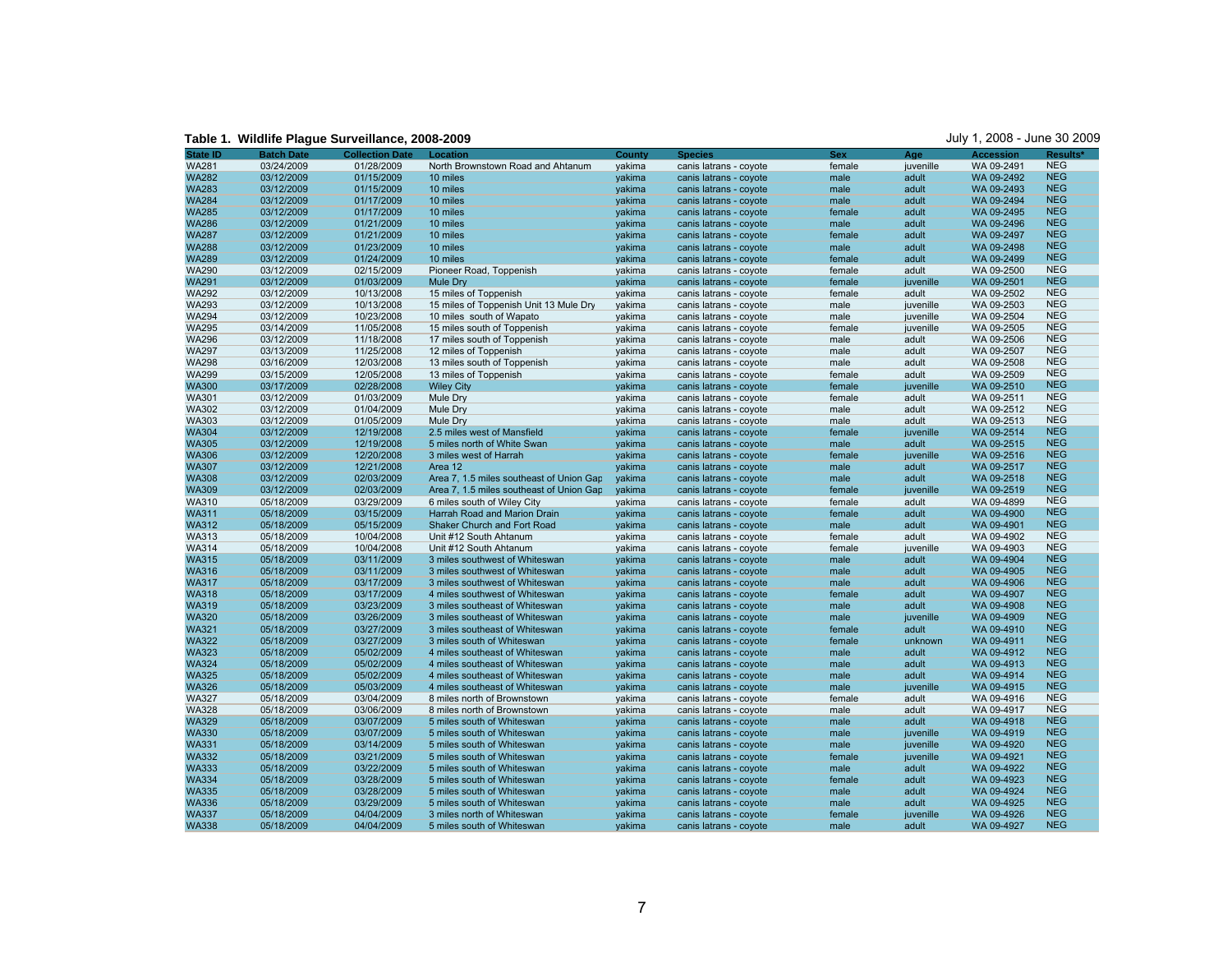| State ID     | <b>Batch Date</b> | <b>Collection Date</b> | Location                          | County | <b>Species</b>         | <b>Sex</b> | Age           | <b>Accession</b> | Results*   |
|--------------|-------------------|------------------------|-----------------------------------|--------|------------------------|------------|---------------|------------------|------------|
| <b>WA339</b> | 05/18/2009        | 04/11/2009             | 5 miles south of Whiteswan        | vakima | canis latrans - covote | male       | adult         | WA 09-4928       | <b>NEG</b> |
| <b>WA340</b> | 05/18/2009        | 04/12/2009             | 5 miles south of Whiteswan        | vakima | canis latrans - coyote | male       | adult         | WA 09-4929       | <b>NEG</b> |
| <b>WA341</b> | 05/18/2009        | 02/02/2009             | 6 miles north of Whiteswan        | vakima | canis latrans - coyote | female     | adult         | WA 09-4930       | <b>NEG</b> |
| <b>WA342</b> | 05/18/2009        | 02/04/2009             | 4 miles northwest of Whiteswan    | vakima | canis latrans - coyote | male       | blank/missing | WA 09-4931       | <b>NEG</b> |
| <b>WA343</b> | 05/18/2009        | 03/14/2009             | Union Gap                         | vakima | canis latrans - coyote | female     | adult         | WA 09-4932       | <b>NEG</b> |
| <b>WA344</b> | 05/18/2009        | 09/01/2008             | Kay Road and Ahtanum Ridge        | vakima | canis latrans - covote | unknown    | adult         | WA 09-4933       | <b>NEG</b> |
| <b>WA345</b> | 05/18/2009        | 09/26/2008             | Stevens Road and West Wapato Road | vakima | canis latrans - covote | male       | adult         | WA 09-4934       | <b>NEG</b> |
| <b>WA346</b> | 05/18/2009        | 09/26/2008             | Stevens Road and Ahtanum Ridge    | vakima | canis latrans - coyote | female     | juvenille     | WA 09-4935       | <b>NEG</b> |
| <b>WA347</b> | 05/18/2009        | 01/13/2009             | North of Old Maid Road at base of | vakima | canis latrans - coyote | male       | adult         | WA 09-4936       | <b>NEG</b> |
| <b>WA348</b> | 05/18/2009        | 03/20/2009             | West Wapato and Stevenson road    | vakima | canis latrans - coyote | female     | juvenille     | WA 09-4937       | <b>NEG</b> |
| <b>WA349</b> | 05/18/2009        | 04/01/2009             | Whiteswan                         | vakima | canis latrans - coyote | female     | adult         | WA 09-4938       | <b>NEG</b> |
| <b>WA350</b> | 05/18/2009        | 04/27/2009             | Whiteswan                         | vakima | canis latrans - covote | male       | adult         | WA 09-4939       | <b>NEG</b> |
| <b>WA351</b> | 05/18/2009        | 02/29/2009             | 10 miles                          | yakima | canis latrans - coyote | male       | juvenille     | WA 09-4940       | <b>NEG</b> |
| <b>WA352</b> | 05/18/2009        | 03/01/2009             | 10 miles                          | vakima | canis latrans - coyote | female     | adult         | WA 09-4941       | <b>NEG</b> |
| <b>WA353</b> | 05/18/2009        | 03/02/2009             | 10 miles                          | yakima | canis latrans - coyote | male       | adult         | WA 09-4942       | <b>NEG</b> |
| <b>WA354</b> | 05/18/2009        | 03/08/2009             | 10 miles                          | vakima | canis latrans - coyote | male       | adult         | WA 09-4943       | <b>NEG</b> |
| <b>WA355</b> | 05/18/2009        | 03/10/2009             | 10 miles                          | yakima | canis latrans - coyote | male       | adult         | WA 09-4944       | <b>NEG</b> |
| <b>WA356</b> | 05/18/2009        | 02/25/2009             | 10 miles                          | vakima | canis latrans - coyote | female     | adult         | WA 09-4945       | <b>NEG</b> |
| <b>WA357</b> | 05/18/2009        | 02/25/2009             | 10 miles                          | vakima | canis latrans - covote | female     | juvenille     | WA 09-4946       | <b>NEG</b> |
| <b>WA358</b> | 05/18/2009        | 02/28/2009             | 10 miles                          | vakima | canis latrans - coyote | male       | adult         | WA 09-4947       | <b>NEG</b> |
| <b>WA359</b> | 05/18/2009        | 03/10/2009             | 10 miles                          | vakima | canis latrans - coyote | female     | adult         | WA 09-4948       | <b>NEG</b> |
| <b>WA360</b> | 05/18/2009        | 03/03/2009             | #6                                | vakima | canis latrans - coyote | female     | juvenille     | WA 09-4949       | <b>NEG</b> |

**\*Results Interpretation -** NEG = Negative, QNS = Quantity not sufficient for testing